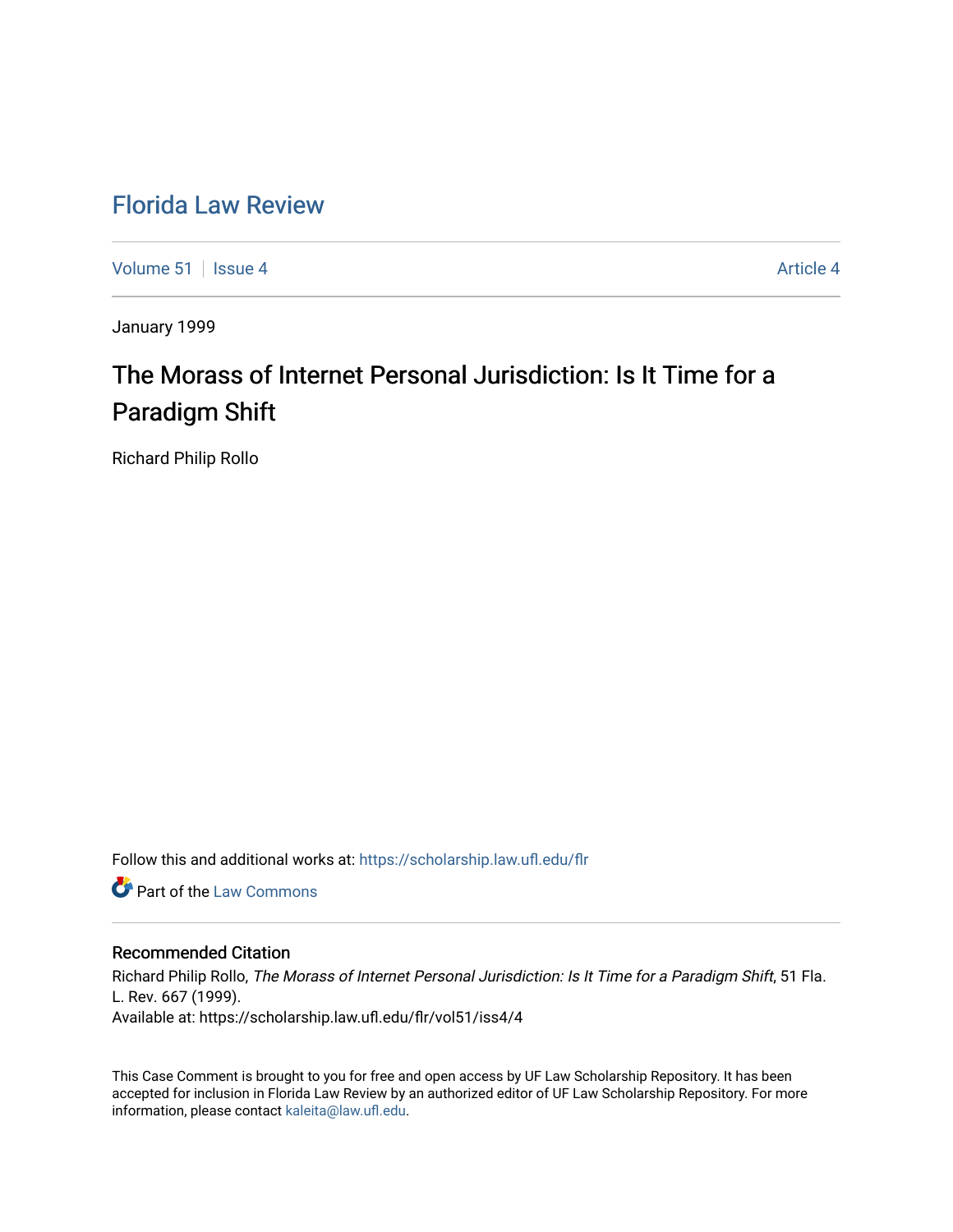# **CASENOTE**

# THE MORASS OF INTERNET **PERSONAL** JURISDICTION: **IT IS** TIME FOR **A** PARADIGM **SHIFT**

# *Richard Philip Rollo*

| Π. | BACKGROUND: PERSONAL JURISDICTION  668                                                                                                                                                                                                               |  |
|----|------------------------------------------------------------------------------------------------------------------------------------------------------------------------------------------------------------------------------------------------------|--|
|    |                                                                                                                                                                                                                                                      |  |
|    | IV. PERSONAL JURISDICTION AND THE INTERNET  678<br>B. The Highway Approach $\ldots \ldots \ldots \ldots \ldots \ldots \ldots \ldots \ldots \ldots \ldots 684$<br>2. The Two-Factor Zippo Test $\ldots \ldots \ldots \ldots \ldots \ldots \ldots$ 692 |  |
|    |                                                                                                                                                                                                                                                      |  |

*'Twas brillig, and the slithy toves Did gyre and gimble in the wabe: All mimsy were the borogoves, And the mome raths outgrabe.1*

# L INTRODUCTION

As the masses rush to enter the Internet age, people are attempting to use the World Wide Web as a tool.<sup>2</sup> Businesses are creating Web sites in

**<sup>\*</sup>** To my family, who has always been there for me, and to Lisa, the center of my universe.

**<sup>1.</sup>** LEwis CARROLL, THROUGHTHE LOOKING GLAss **AND** WHAT AUCE FOUND **THERE 18-19** (Random House 1946).

*<sup>2.</sup> See* Max **S.** Oppenheimer, *In Vento Scribere: The Intersection of Cyberspace and Patent Law, 51* **FLA.** L. REV. **229,231 (1999) ('he** Internet is an international network of interconnected computers .... The Internet has experienced extraordinary growth. The number of host computers **...** increased from about **300** in **1981** to approximately 9,400,000 **by... 1996** .... [In **1996,** albout 40 million people used the Internet... [and] that [number] is expected to mushroom to 200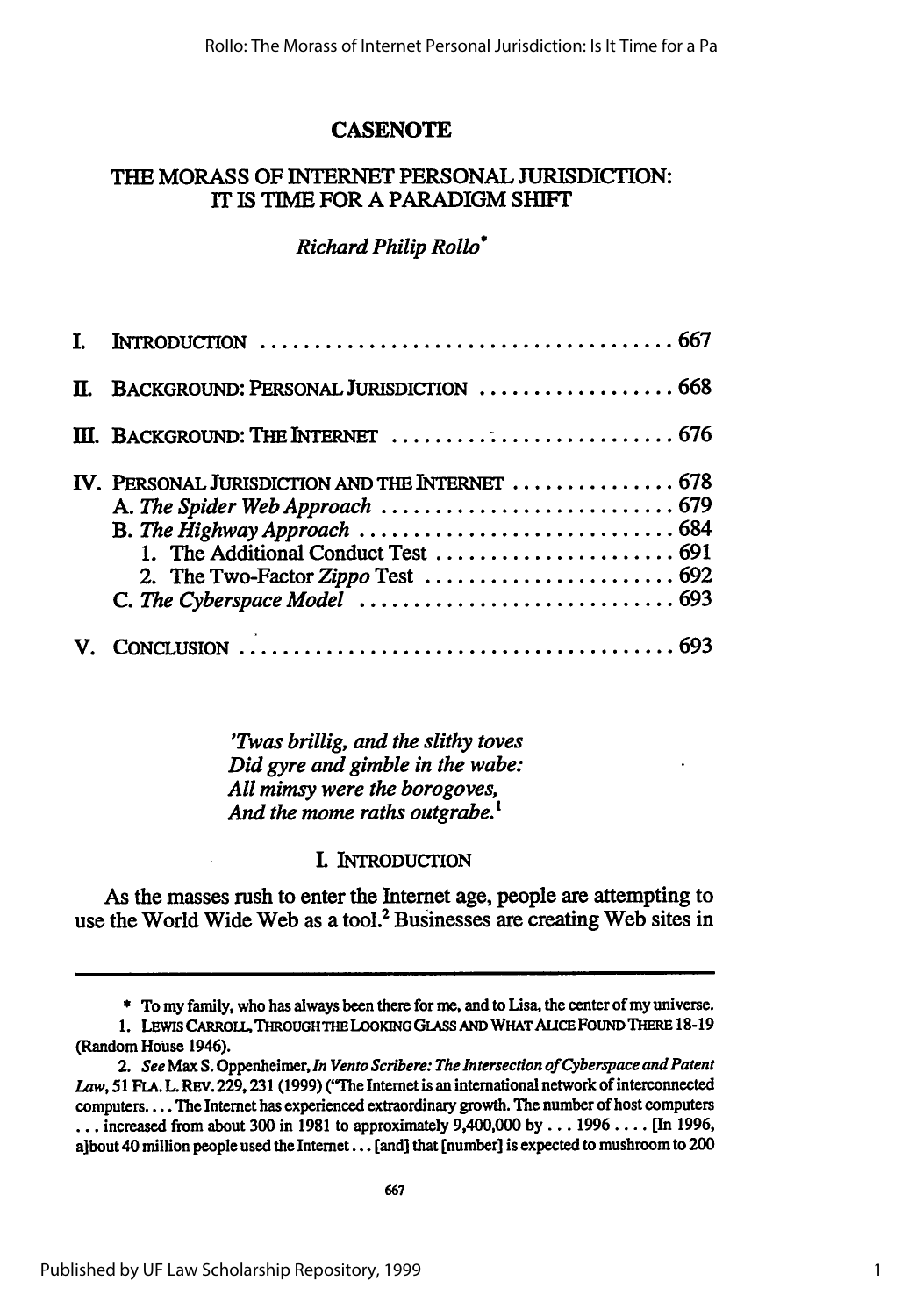an attempt to sell their products to the ever-increasing number of Internet users. Few realize the enormous risk they are taking. The Internet is a modem day Pandora's box. People are enticed to open it, but they do not know what they are unleashing.

When Bill Gates posed the question, "Where do you want to go today?"3 in Microsoft's advertising campaign for the Windows95 operating system, few people would have answered, "to court in a distant state." Recently that is what is happening. Courts are asserting personal jurisdiction over individuals based upon Internet contacts within their state. This could mean that a mom and pop business in Florida could be forced to travel to Alaska to defend a lawsuit based upon an Internet Web site that offers their products for sale.

Although there is little case law in the area, it is clear that the federal circuits are employing different standards to determine personal jurisdiction issues derived from Internet contacts. This paper will discuss the differing approaches to personal jurisdiction currently being applied.

## **II.** BACKGROUND: PERSONAL JURIsDICTION

Black's Law Dictionary defines personal jurisdiction as the "power of a court over the person of a defendant."4 The personal jurisdiction requirement is a constitutional requirement that limits the states' powers.<sup>5</sup> Without personal jurisdiction over the parties involved in a lawsuit, a court may not adjudicate the issue.<sup>6</sup> Generally, there are two ways to get (specific personal jurisdiction) over a non-resident: **1)** physical presence within the state<sup>7</sup> and 2) sufficient minimum contacts with the state. $8$ 

**3.** In the mid 1990s, Microsoft's advertising slogan was "Where do you want to go today?"

million **by 1999.** Individuals can obtain access to the Internet from many different **sources** .... Anyone with access to the Internet may take advantage of a wide variety of communication and information retrieval methods. These methods are constantly evolving ... Taken together, these tools constitute a unique medium---known to its users as cyberspace---located in no particular geographical location but available to anyone, anywhere in the world, with access to the Internet.") (quotation marks omitted) (citing Reno v. American Civil Liberties Union, 117 **S.** Ct. 2329, 2334- 36(1997)).

<sup>4.</sup> BLACK'S **LAW** DICrIONARY 1144 (6th ed. 1990) ("Personal jurisdiction. The power of a court over the person of a defendant in contrast to the jurisdiction of a court over a defendant's property or his interest therein; *in personam* as opposed to *in rem* jurisdiction."). *See generally* **JOSEPH** W. **GLANNON, CIVIL PROCEDURE** (1997) (giving a general background and analysis of personal jurisdiction).

*<sup>5.</sup> See generally* U.S. **CONST.** amend. XIV, § **I** (due process clause) (stating the fourteenth amendment forbids states "from depriv[ing] any person of life, liberty or property, without due process of law").

*<sup>6.</sup> See, e.g.,* **FED.** R. **CIv.** P. 12(b)(2); International Shoe v. Washington, **326** U.S. 310,316 (1945).

*<sup>7.</sup> See* Pennoyer v. Neff, 95 U.S. 714 (1877).

*<sup>8.</sup> See International Shoe,* 326 U.S. at 310.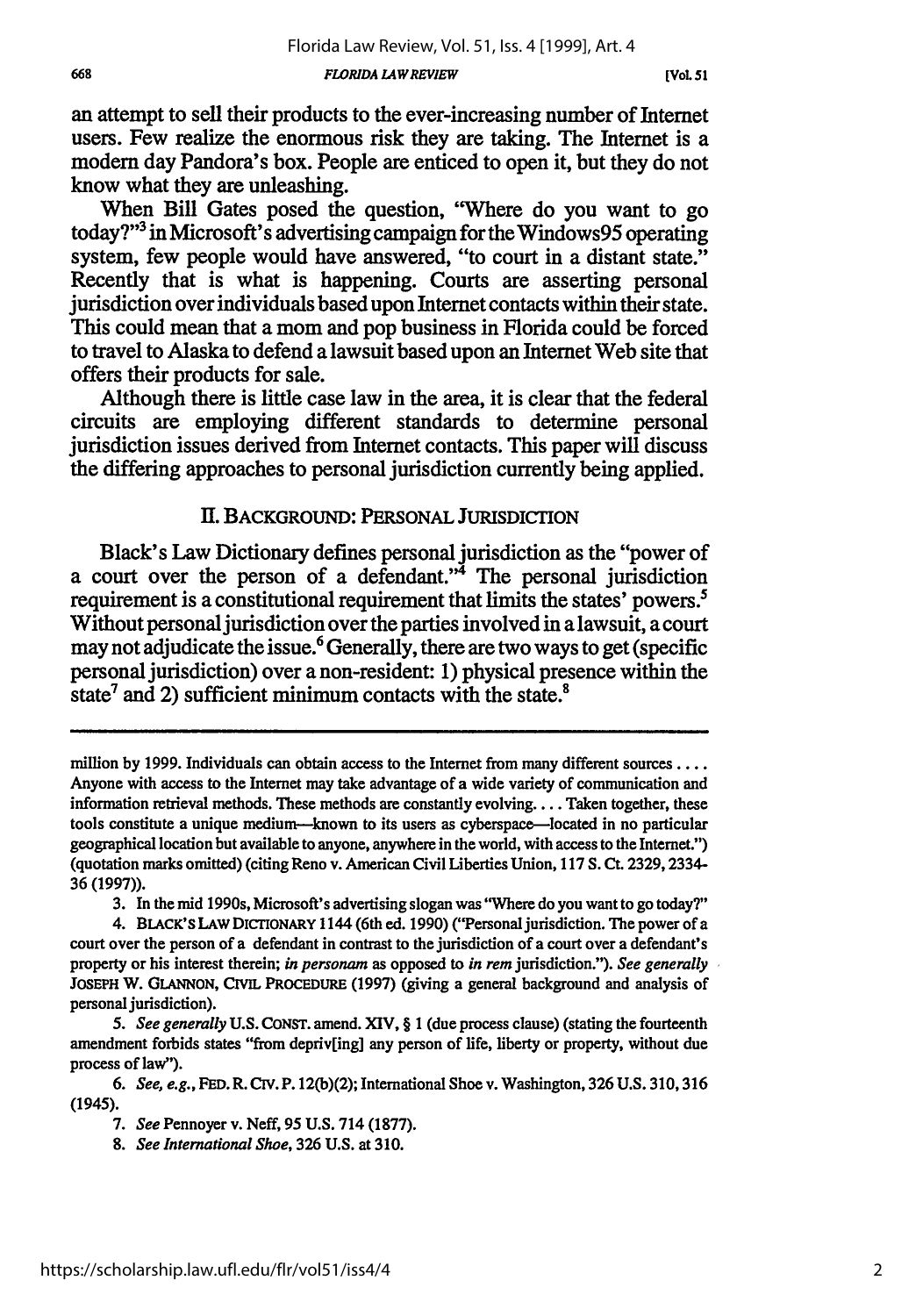*In Pennoyer v. Neff,* the 1877 Supreme Court stated that "every state possesses exclusive jurisdiction and sovereignty over persons and property within its territory."<sup>9</sup> This state power is "necessarily restricted by the territorial limits of the state in which it is established."<sup>10</sup> These few words encapsulated the court's approach to personal jurisdiction prior to 1945. The approach limited the states' adjudicative power to citizens and property within the state's geographical borders.<sup>11</sup>

The Supreme Court re-defined "presence"<sup>12</sup> in the landmark case of *International Shoe* v. Washington and promulgated a more flexible, *Internation minimum contacts test<sup>13</sup> to determine personal jurisdiction. The decision* had the effect of broadening the states' powers beyond their geographical borders in certain instances.14 *International Shoe* involved an action by the State of Washington to recover state unemployment contributions from the International Shoe Company.<sup>15</sup> The company was a Delaware corporation engaged in mail order shoe sales, having its principal place of business in St. Louis, Missouri.<sup>16</sup> The company did not have offices or warehouses in Washington<sup>17</sup> nor did it make any contracts to purchase or sell goods within the state.<sup>18</sup> During the years in question, the company employed eleven to thirteen salesmen within Washington who were under the control of supervisors located in St. Louis.'9 The salesmen lived in and solicited orders within the State of Washington for the shoe company.<sup>20</sup> The Washington Supreme Court took the position that the "regular and systematic solicitation of orders in [Washington] by [International Shoe's] salesmen, resulting in a continuous flow of [International Shoe's] product

*9. Pennoyer, 95* **U.S.** at **722** (holding that "every State possesses exclusivejurisdiction and sovereignty over persons and property within its territory. As a consequence, every State has the power to determine for itself the civil status and capacities of its inhabitants.... [N]o State can exercise direct jurisdiction and authority over persons or property without its territory."); *see also International Shoe,* **326 U.S.** at **316** (explaining the *Pennoyer v. Neff* approach to personal jurisdiction).

10. *Pennoyer,* 95 U.S. at 720.

11. *See id.*

12. *See International Shoe,* **326 U.S.** at 317 (explaining that "the terms 'present' or 'presence' are used merely to symbolize those activities of the [defendant] within the state").

- 17. *See id.*
- **18.** *See id.*
- 19. *See id.*

**<sup>13.</sup>** *See id.* at 316 (stating that"due process requires **only** that... [the defendant must] have certain minimum contacts with [the state] such that the maintenance of the suit does not offend traditional notions of fair play and substantial justice") (quotation marks omitted).

<sup>14.</sup> *See id.*

<sup>15.</sup> See id. at 311.

<sup>16.</sup> See id. at 313.

<sup>20.</sup> *See id.* at 314 (No salesman had the authority to enter into contractual agreements on behalf of the shoe company.).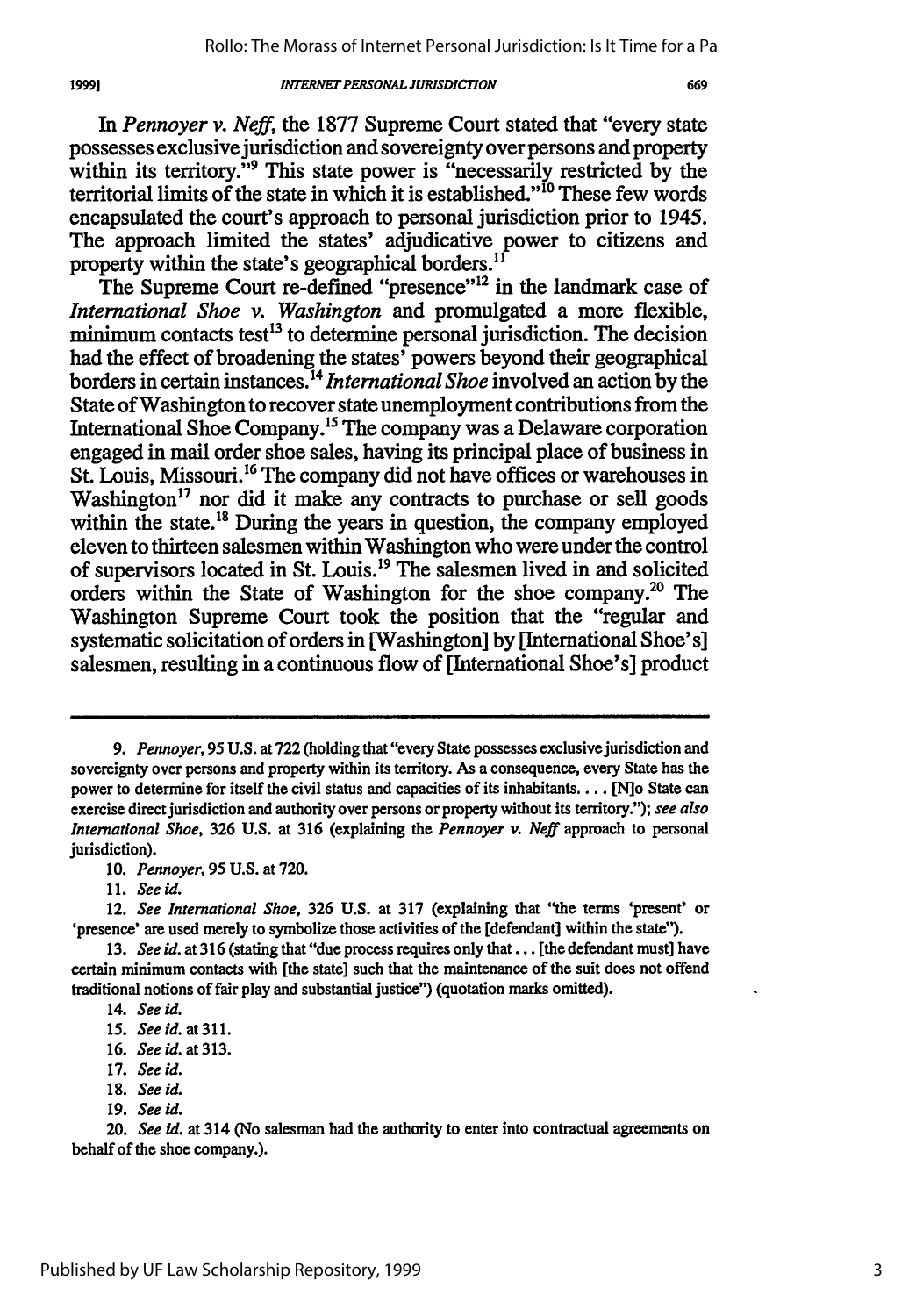into the state" was enough to bring International Shoe within the State's jurisdiction.<sup>21</sup> Citing earlier federal case law,<sup>22</sup> the Washington Supreme Court held that the solicitation coupled with "some additional activities" $^{23}$ within the state was enough to establish jurisdiction.

In the Supreme Court's majority opinion, Chief Justice Stone illustrated four general situations to explain the **rule.24** First, the minimum contacts test is satisfied when there are continuous and systematic contacts with the state that give rise to the lawsuit.<sup>25</sup> Second, the minimum contacts test is not met via casual presence or isolated activities for suits unrelated to the contacts.26 Third, even if a defendant has continuous and systematic contacts with the state, the minimum contacts test is not met for suits unrelated to the contacts.<sup>27</sup> Fourth, the Court stated that there are some contacts that "because of their nature and quality and the circumstances of their commission, may be deemed sufficient to render the [defendant] liable to suit." $28$  This promulgated a two-factor test for determining minimum contacts: 1) the level of activity within the state and 2) the relationship of that activity to the cause of action.<sup>29</sup> This vague constitutional standard<sup>30</sup> led to cases attempting to identify the limit of a state's authority over extra-jurisdictional individuals.

Since *International Shoe,* the courts have struggled most with the "nature and quality" aspect of the minimum contacts test.<sup>31</sup> Some contacts have been deemed so meaningful that they alone created minimum contacts with the forum.32 In *McGee v. International Life Insurance Co.,* the Supreme Court upheld personal jurisdiction based upon a single insurance contract.<sup>33</sup> In 1944, a California resident purchased a life insurance policy from an Arizona insurance company.<sup>34</sup> In 1948, the International Life Insurance Co., based in Texas, assumed the Arizona insurance company's policies.35 The Texas insurance company then offered

21. *Id*

- **25.** *See id.*
- **26.** *See id.*
- **27.** *See id.* **at318.**
- **28. Id.**
- **29.** *See* **GLANNON,** *supra* note 4.

- **31.** McGee v. International Life Ins. Co., 355 **U.S.** 220,222 **(1957).**
- **32.** *See id.*
- **33.** *See id.* at **223.**
- 34. *See id.* at 221.
- **35.** *See* **id.**

<sup>22.</sup> *See id.* (citing International Harvester Co. v. Kentucky, 234 **U.S. 579,** *587* (1914); People's Tobacco Co. v. American Tobacco Co., 246 **U.S. 79, 87** (1918); Frene v. Louisville Cement Co., 134 **F.2d** 511,516 **(D.C.** Cir. 1943)).

**<sup>23.</sup>** *ld.*

<sup>24.</sup> *See id. at 317.*

**<sup>30.</sup>** *See International Shoe,* **326 U.S.** at **323** (Black, *3.,* concurring).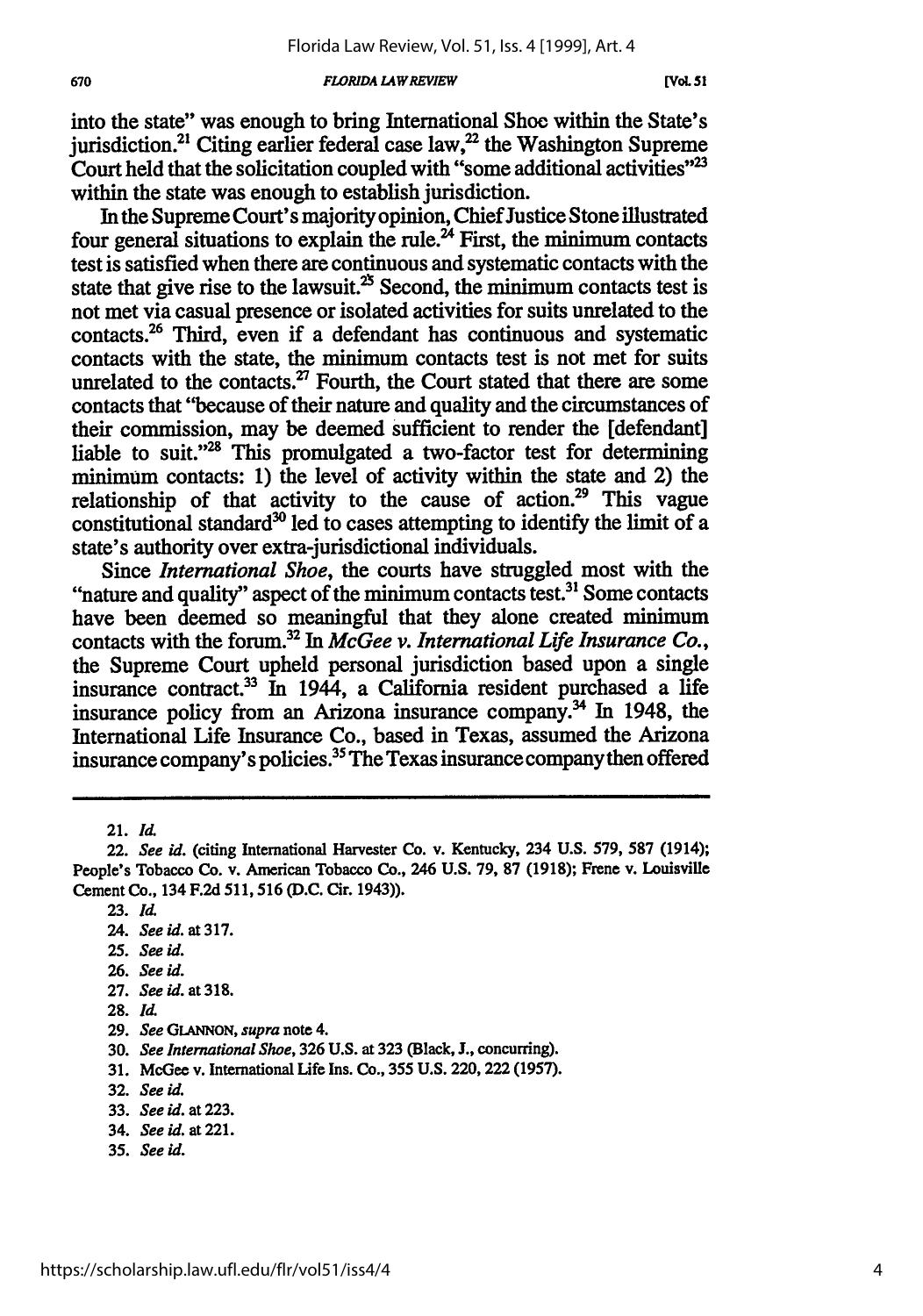1999]

to continue the insurance **by** mailing a reinsurance certificate to the California resident.<sup>36</sup> The California resident agreed and continued to pay insurance premiums to the Texas insurance company until his death in **1950.37** The Texas insurance company refused to pay because the policyholder apparently committed suicide.<sup>38</sup> The beneficiary of the policy filed suit in California against the Texas insurance company.39 Neither the Texas insurance company nor the Arizona insurance company ever maintained an office or an agent in California.<sup>40</sup> Furthermore, the Texas company never solicited or did any other insurance business in California.<sup>41</sup> The Court, nevertheless, upheld personal jurisdiction based on the nature of the contact.<sup>42</sup> The suit was based upon the contact with California, therefore, personal jurisdiction was upheld for purposes of the contractual suit.<sup>43</sup> The Court relied upon a recent trend of cases expanding the scope of states' jurisdictional power over extra-territorial corporations and individuals.<sup>44</sup>

The expansive trend continued until the court declined to find personal jurisdiction in *Hanson v. Denckla,45* which relied heavily upon the *McGee* argument.<sup>46</sup> The case focused on a trust created in Delaware.<sup>47</sup> The settlor of the trust later became domiciled in Florida.<sup>48</sup> One group of claimants argued that Florida law controlled and the corpus passed via the residuary clause of the trust settlor's will.<sup>49</sup> The competing claimants argued that Delaware law controlled and the corpus passed pursuant to the settlor's exercise of an inter vivos power of appointment incorporated in the trust.<sup>50</sup> Foregoing some of the details, the case involved two competing decrees.<sup>51</sup> On January 14, 1955, a Florida court ruled that the trust was controlled by Florida law.52 This decision was later upheld by the Florida Supreme Court, which invalidated the power of appointment created in the Delaware

**36.** *See id.* 37. *See id.* at 222. 38. *See id.* **39.** *See id.* at 221. 40. *See id.* at 222. 41. *See id.* 42. *See id.* at **223.** 43. *See id.* 44. *See id.* 45. 357 **U.S. 235** (1958). 46. *See id.* at 250. 47. *See id.* **at238.** 48. *See id.* 49. *See id.* (This was the position of the Florida court.). 50. *See id.* (This was the position of the Delaware court.). *51. See id.* **52.** *See id. at* 242.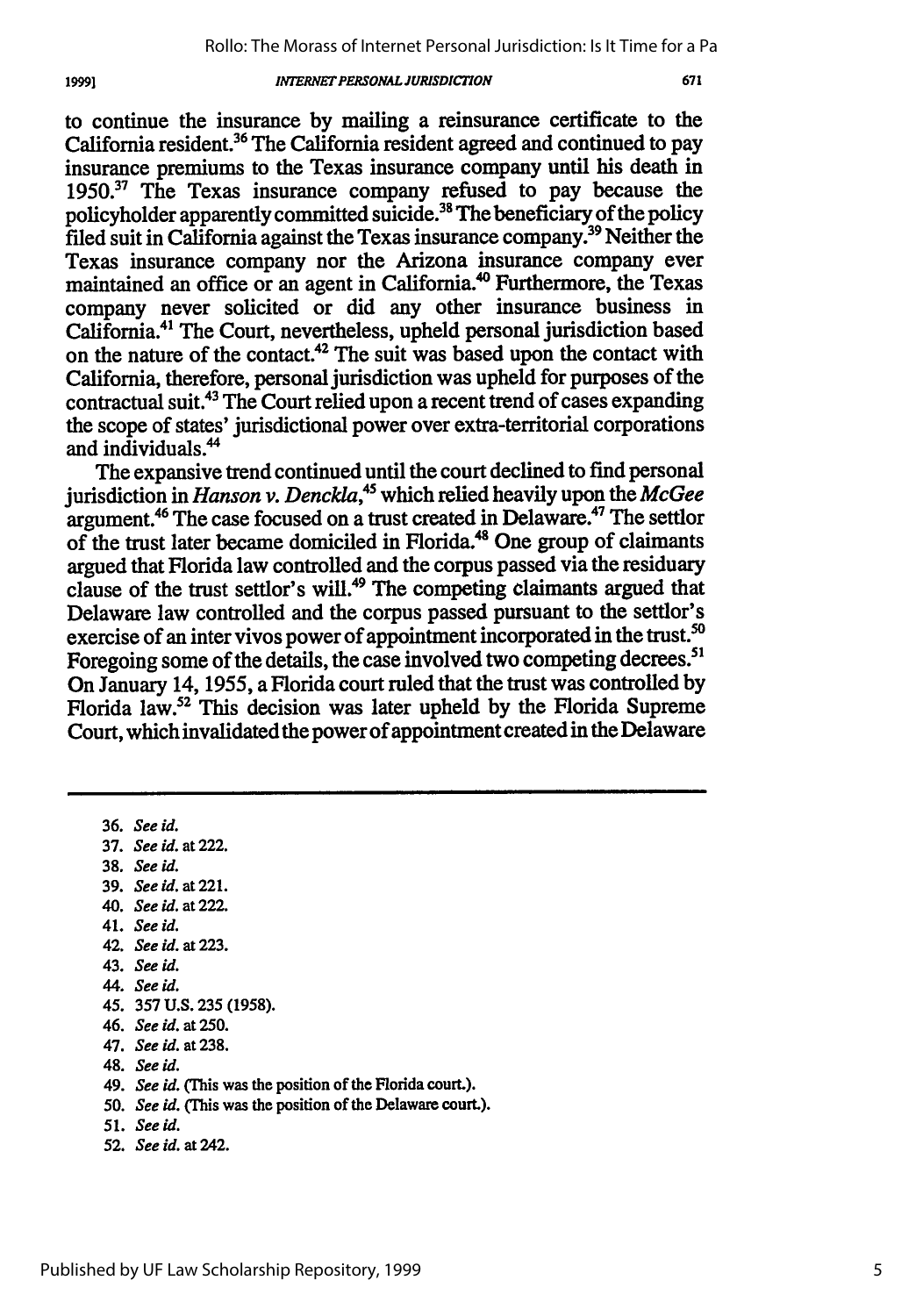trust.5 3 On January **13, 1956** a Delaware court issued a declaratory judgement that the power of appointment was valid under Delaware law.<sup>54</sup> On January 14, **1957** the Delaware Supreme Court held that the Florida decision was not controlling, because Florida lacked personal jurisdiction over the trust companies and no jurisdiction over the trust res.<sup>55</sup> The case ended up in the United States Supreme Court. The majority failed to find sufficient contacts to support personal jurisdiction. The Delaware trust company at issue: 1) had no office in Florida, 2) never transacted business in Florida, **3)** never solicited business in Florida, and 4) the trust assets were never held or administered in Florida.<sup>56</sup> The power of appointment was exercised while the settlor was located in Florida, but the court held that this did not supply an adequate contact to give Florida jurisdiction.<sup>57</sup> Chief Justice Warren stated in the majority opinion that

[t]he unilateral activity of those who claim some relationship with a nonresident defendant cannot satisfy the requirement of contact with the forum state. The application of that rule will vary with the quality and nature of the defendant's activity, but it is essential in each case that there be some act **by** which the defendant purposefully avails itself of the privilege of conducting activities within the forum state, thus invoking the benefits and protections of its laws.<sup>58</sup>

While requiring 'purposeful availment,' the Court in *Hanson* failed to define the term. Nonetheless, courts have seized upon purposeful availment as one of the primary factors in the minimum contacts test. Soon the issue became whether or not a foreseeable contact with the forum should be deemed 'purposeful' and give rise to personal jurisdiction.<sup>59</sup>

Initially, courts were willing to equate foreseeability with purposefulness. In *Gray v. American Radiator & Standard Sanitary Corp.,* the Illinois Supreme Court upheld personal jurisdiction on the basis of a stream of commerce argument.<sup> $\infty$ </sup> The basic stream of commerce argument draws an analogy between commerce and a river. If you know that a river flows in one direction (i.e. into another state) and place an object into the

**59. See,** *e.g.,* Gray v. American Radiator **&** Standard Sanitary Corp., 22 **111. 2d** 432 **(1957)** (holding'that the foreseeable contact arising **form** a distributional chain is sufficient to establish

personal jurisdiction without any other contact with the forum).

**60. See** *id.*

**<sup>53.</sup> See id.**

*<sup>54.</sup>* **See** *id.*

**<sup>55.</sup> See** *id.*

**<sup>56.</sup> See id. at 251.**

**<sup>57.</sup> See id. at 253.**

**<sup>58.</sup>** *Id.;* **see** *also* International Shoe v. Washington, **326 U.S. 310,319** (1945).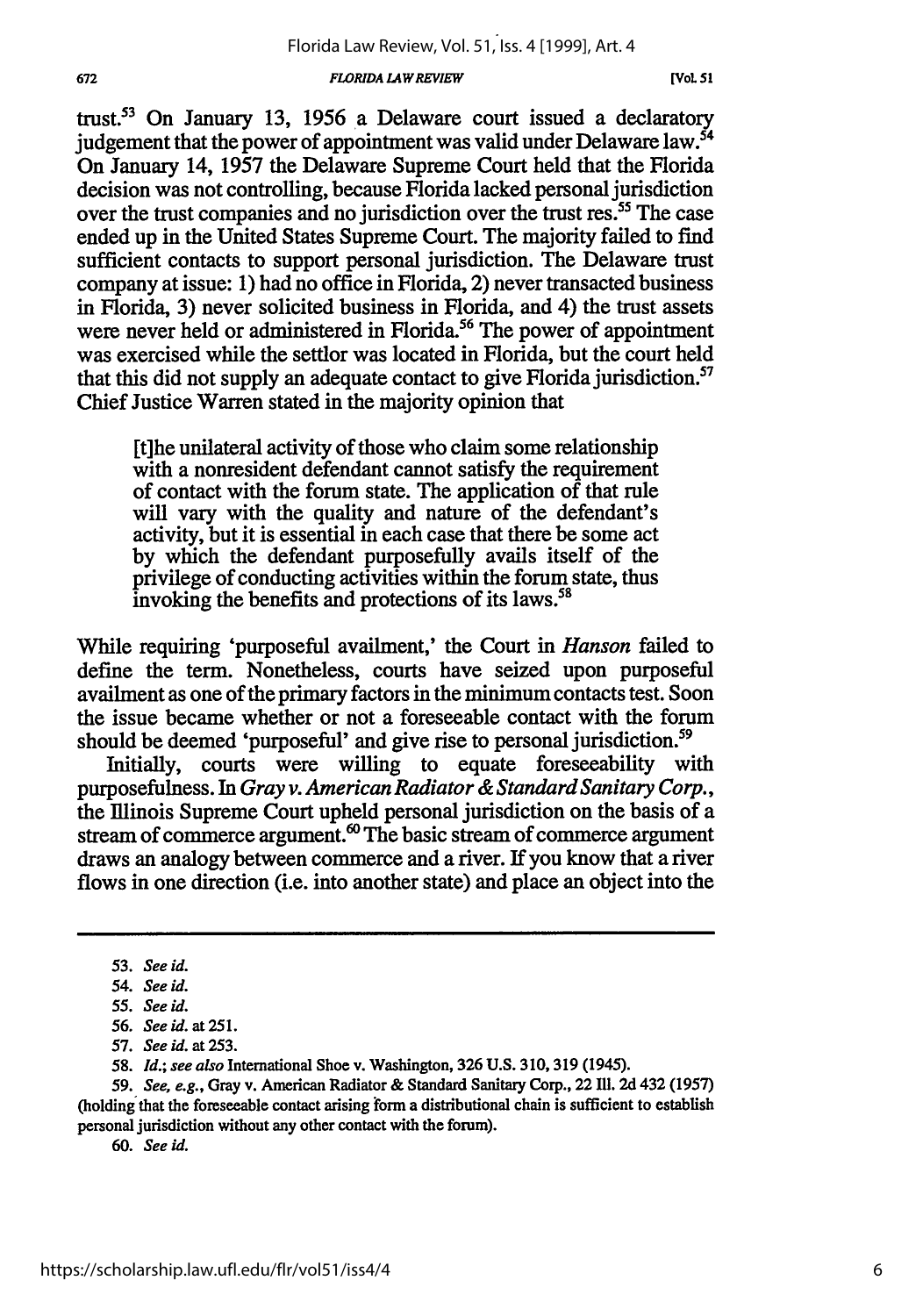river, you know that it will be swept in that direction (i.e. into the other state). The *Gray* court was the first to hold that the purposeful availment requirement for personal jurisdiction could be satisfied by a showing that a commercial contact was foreseeable.<sup>61</sup> Titan Valve Manufacturing Company, an Ohio company, produced valves that were used in the construction of water heaters.62 The valves were sold to American Radiator & Sanitary Corporation,<sup>63</sup> a Pennsylvania corporation.<sup>64</sup> American Radiator incorporated the valves into water heaters, which were sold to an Illinois consumer.<sup>65</sup> One of the water heaters exploded, injuring the plaintiff.<sup>66</sup> Titan's only contact with Illinois was as a supplier to American Radiator.<sup>67</sup> The court reasoned that by injecting their product into the stream of commerce, Titan could foresee "substantial use and consumption" within Illinois.6' Furthermore, since the company derived benefits from these commercial transactions, it was enjoying the benefits of the laws of Illinois. 69 The court upheld personal jurisdiction.70 "The fact that the benefit [Titan] derives from [Illinois] laws is an indirect one, however, does not make it any the less essential to the conduct of [its] business,"<sup>71</sup> and, therefore, the use of Titan's products in the course of commerce is a purposeful availment establishing personal jurisdiction.72 This expansive reading of the *Hanson* case further increased a state's power over extraterritorial individuals.

In 1980, the United States Supreme Court revisited the stream of commerce argument in *World Wide Volkswagen Corp. v. Woodsen.73 The* plaintiffs, residents of New York, bought an Audi automobile from Seaway Volkswagen, Inc., in New York.74 While traveling in the Audi through Oklahoma, the plaintiffs were involved in an automobile accident and subsequently filed a product liability suit against Seaway in an Oklahoma court.<sup> $75$ </sup> Based on the evidence at trial, this was the only contact between

61. *See id.*

- **62.** *See id. at* 434.
- 63. *See id.*
- 64. *See id.* at 432.
- 65. *See id.* at 438.
- 66. *See id.* at 434.
- **67.** *See id. at* 438.
- 68. *Id.* at 442.
- 69. *See id.*
- **70.** *See id. at* 444.
- 71. *Id.* at 442.
- **72.** *See id.*
- 73. 444 U.S. **286** (1980).
- 74. *See id.* at 288.
- 75. *See id.*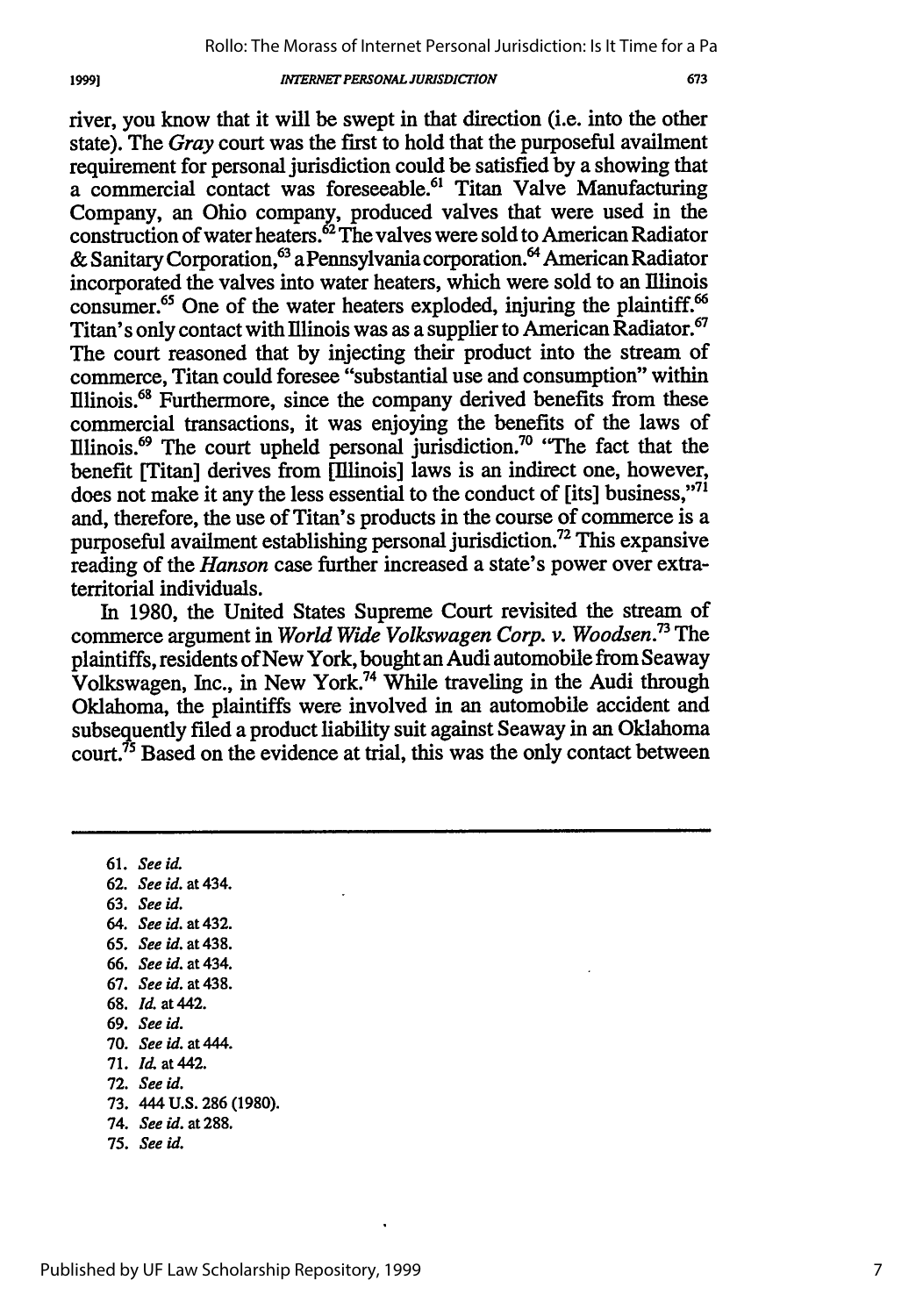Seaway and Oklahoma.<sup>76</sup> Even though the contact was foreseeable, based upon the mobile nature of automobiles, $\eta$  the Court held that this alone was insufficient to support personal jurisdiction.<sup>78</sup> The appropriate foreseeability issue is whether "the defendant's conduct is such that he should reasonably anticipate being haled into court there."'79 The Court distinguished *Gray,* and similar cases, as chain of distribution cases, in which a distributional chain moved the product.<sup>80</sup> The Court treated the chain of distribution cases differently than the stream of commerce cases, in which the consumer's actions moved the product. $81$  In the former, personal jurisdiction is generally upheld,  $82$  whereas in the latter, it is not.  $83$ The dissenting Justices in the case argued that this distinction is artificial.<sup>84</sup> The dissent went on to say that "[s]ome activities by their very nature may foreclose the option of conducting them in such a way as to avoid subjecting oneself to jurisdiction in multiple forums."<sup>85</sup>

The rift between the majority and the dissent in *World Wide Volkswagen* was widened in *Asahi Metal Industry Corp. v. Superior Court of California,* in which the Supreme Court once again split on the stream of commerce issue.<sup>86</sup> The plurality opinion by Justice O'Connor, supported by four justices, concluded that "[t]he placement of a product into the stream of commerce, without more, is not an act of the defendant purposefully directed toward the forum state."87 Additional acts, such as advertising, or tailoring the product to the specific state, may be sufficient to indicate the intent necessary for purposeful availment.<sup>88</sup> The concurring opinion adopted the view that injecting a product into the stream of commerce, with no additional showing of proof, was sufficient to establish purposeful availment.89 Additionally, Justice Stevens wrote a concurring opinion arguing that the stream of commerce issue was not currently before the Court.<sup>90</sup> The stream of commerce argument factors in greatly when considering Internet contacts with a state. The conflicting opinions

76. *See* id. at **289.** 77. *See id. at* **295. 78.** *See* id. *at* **299.** 79. *Id.* at **297. 80.** *See id.* at **298. 81.** *See id.* **82.** *See, e.g., Gray,* **22 11. 2d** at 432. **83.** *See, e.g., World Wide Volkswagen,* 444 **U.S.** at **286.** 84. *Seeid.* **at316. 85.** *Id.* **86.** 480 **U.S.** 102 **(1986). 87.** *Id.* at 112. **88.** *See id.* **89.** *See id.* at **117. 90.** *See* id. *at* 121.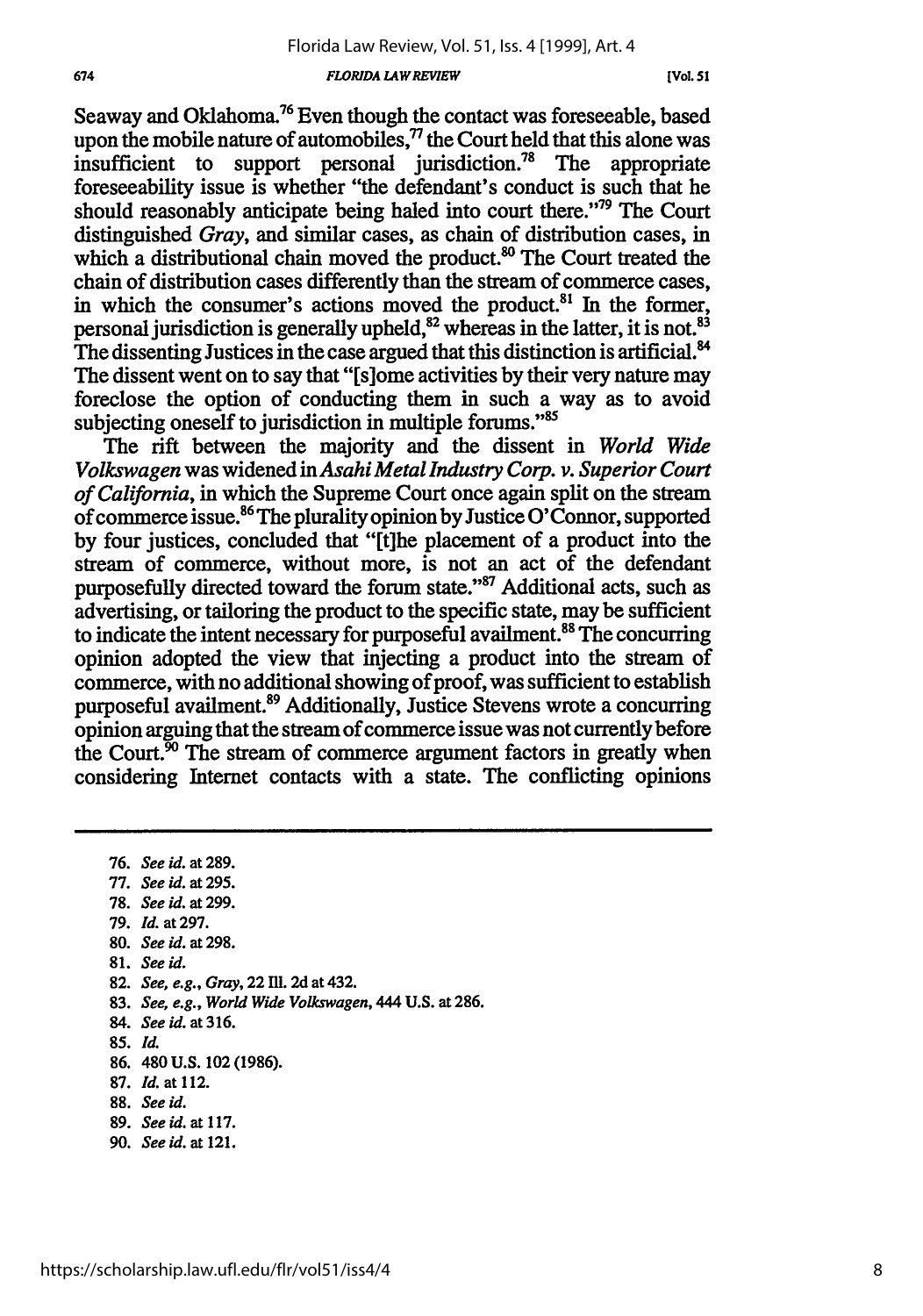675

illustrated in the Asahi opinion further cloud the Internet personal jurisdiction decisions.

Application of the minimum contacts test differs somewhat based upon the allegations involved.<sup>91</sup> With intentional torts such as defamation.<sup>92</sup> and libel,<sup>93</sup> the courts' approach to the minimum contacts test is noticeably different than with the products liability context from which many of the Supreme Court's personal jurisdiction opinions arise.<sup>94</sup> In *Hugel v. McNell*, the plaintiff brought a defamation action arising from a newspaper article published in the Washington Post.<sup>95</sup> The plaintiff lived in New Hampshire and had previous business relations with the defendant that ended on bad terms." The defendant contacted the Washington Post, alleging that the plaintiff, recently appointed Deputy Director of Administration for the CIA, was involved in illegal securities transactions.<sup>97</sup> The front-page article circulated via the national news services and resulted in the plaintiff's resignation from his post.<sup>98</sup> The First Circuit Court of Appeals held the New Hampshire long arm statute granted personal jurisdiction, based on the argument that the defamation "resulted in injury to [the plaintiff's] business reputation within New Hampshire."<sup>99</sup> Relying upon the reasoning of California case law,<sup>100</sup> the court found that the allegations were sufficient to create personal jurisdiction.<sup>101</sup> The defendant "knew that release of the allegedly false information would have a devastating impact on Hugel, and it can be fairly inferred that they intended the brunt of the injury to be felt in New Hampshire."<sup>102</sup> The court concluded that the defendant could reasonably expect to be haled into court in New Hampshire.<sup>103</sup> Instead of finding purposeful availment, the court relied upon the allegation of an intentional tort.<sup>104</sup> Thus, if the injury was

**95.** *See id.*

19991

**96.** *See id.* at 2.

- **97.** *See id.*
- **98.** *See* **id.**
- **99. Id.** at **3.**

**100.** *See id.* at4 (finding personal jurisdiction over non resident defendants "because (i) their intentional actions were aimed at the forum State, (ii) they knew that the article was likely to have a devastating impact on the plaintiff, and (iii) they knew that the brunt of the injury would be felt **by** the plaintiff in the forum State") (citing Calder v. Jones, 465 **U.S.** 783, 789-90 (1984)).

<sup>91.</sup> *See, e.g.,* Keeton v. Hustler Magazine, 465 **U.S.** 770 (1984) (illustrating the Court's approach to libel (intentional tort) cases. The argument rests upon the assumption that the extrajurisdictional actions created a tort within the jurisdiction.).

**<sup>92.</sup>** *See, e.g.,* Hugel **v.** McNell, **886 F.2d 1** (1st Cir. **1989).**

**<sup>93.</sup>** *See, e.g., Keeton,* 465 **U.S.** at **770.**

<sup>94.</sup> *See Hugel,* **886 F.2d** at 4.

<sup>101.</sup> *See id. at5.*

<sup>102.</sup> Id.

<sup>103.</sup> *See* **id.**

*<sup>104.</sup> See id.; see also* Calder v. Jones, 465 **U.S.** 783, 791 (1984) (upholding personal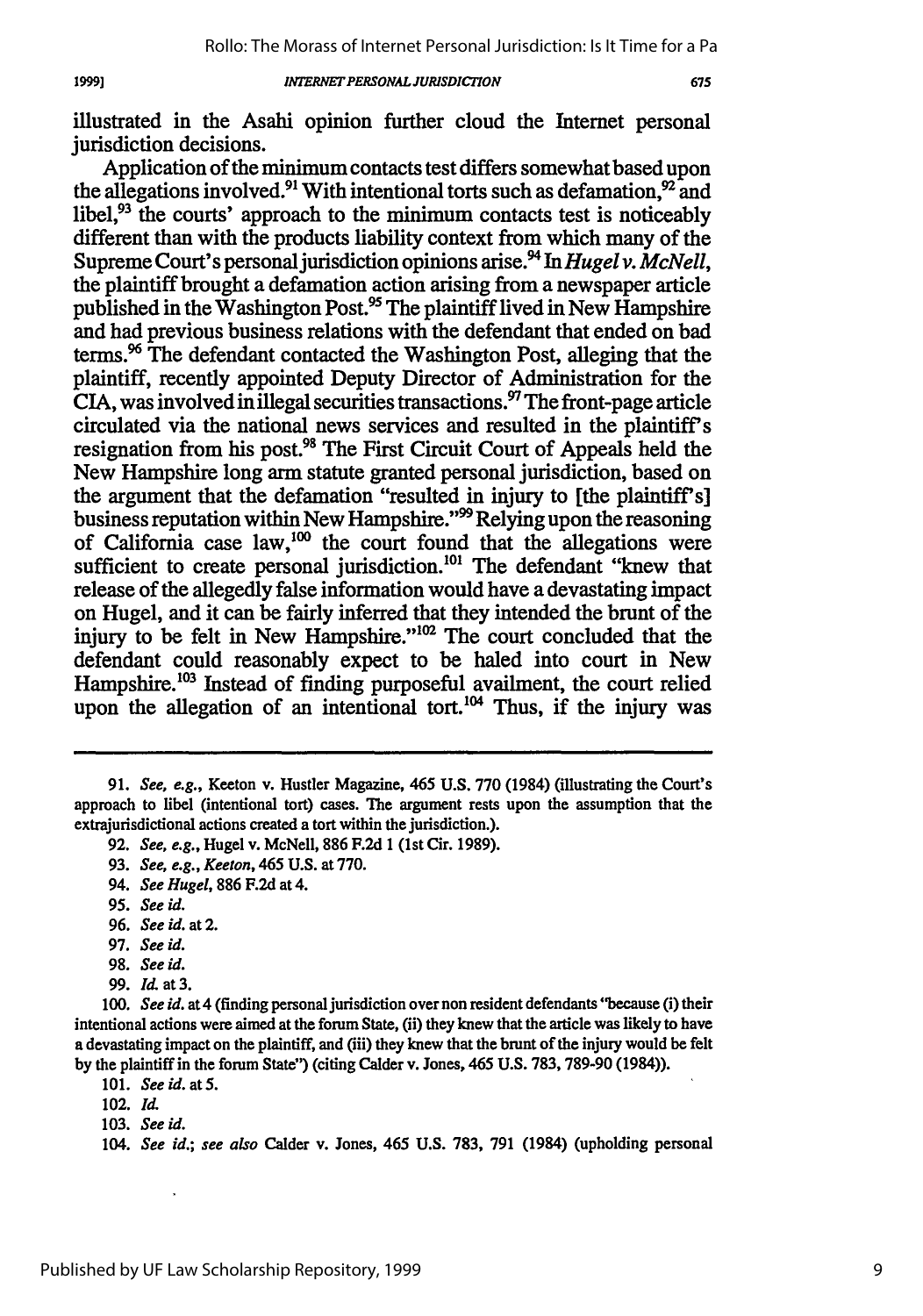intentional, the defendant must have purposefully availed himself of the forum state.

As it stands, the purposeful availment inquiry is generally determinative of the minimum contacts test.  $^{105}$  In addition to this inquiry, the courts also look to

**(1)** the burden on the defendant; (2) the forum state's interest in adjudicating the dispute, **(3)** the plaintiff's interest in obtaining convenient and effective relief; (4) the interstate judicial system's interest in obtaining the most efficient resolution of the dispute; and **(5)** the shared interests of the several states in furthering fundamental substantive social policies.<sup>106</sup>

### **IIl.** BACKGROUND: THE INTERNET

By now, most Americans have some experience with the Internet.<sup>107</sup> Briefly, the Internet is a network of computers that spans more than ninety countries.<sup>108</sup> The Internet grew out of a Department of Defense project called ARPA,<sup>109</sup> and has evolved into a global communications device that connects millions of individuals, businesses, schools, and other organizations all over the globe.<sup>110</sup> With virtually instantaneous transfers of information, the Internet is a tool that can be used to communicate efficiently with the world as a whole.<sup>111</sup> There are numerous forms of

**108.** *See Shea,* 930 F. Supp. at 925.

**111.** *See id.*

jurisdiction based on intentional conduct); Keeton v. Hustler Magazine, Inc., 465 U.S. 770, **781** (1984) (holding personal jurisdiction for a defendant who circulated Hustler magazine nationally even without minimum contacts with the forum state).

*<sup>105.</sup> See* Personal Jurisdiction and the Internet, **520** PLI/Pat 975,979 (1998).

<sup>106.</sup> *Id.* (citing Burger King Corp. v. Rudzewicz, 471 U.S. 462,467-77 (1985)).

<sup>107.</sup> *See* Shea v. Reno, 930 F. Supp. 916, 926 (S.D. N.Y. 1996) (estimating that 40 million individuals had access to the Internet in **1996,** and estimating 200 million users **by** the year **1999);** *see also* **ACLU** v. Reno, **929** F. Supp. 824, 830-31 (E.D. Pa. 1996).

*<sup>109.</sup> See id.* at 925-26 ("What we now refer to as the Internet grew out of an experimental project of the Department of Defense's Advanced Research Projects Administration ("ARPA") designed to provide researchers with direct access to supercomputers at a few key laboratories and to facilitate the reliable transmission of vital communications .... What we know as "the Internet" today is the series of linked, overlapping networks that gradually supplanted ARPANet. Because the Internet links together independent networks that merely use the same data transfer protocols, it cannot be said that any single entity or group of entities controls, or can control, the content made publicly available on the Internet or limits, or can limit, the ability of others to access public content.").

**<sup>110.</sup>** SeeACLUv. Reno,929 F. Supp. at **831.**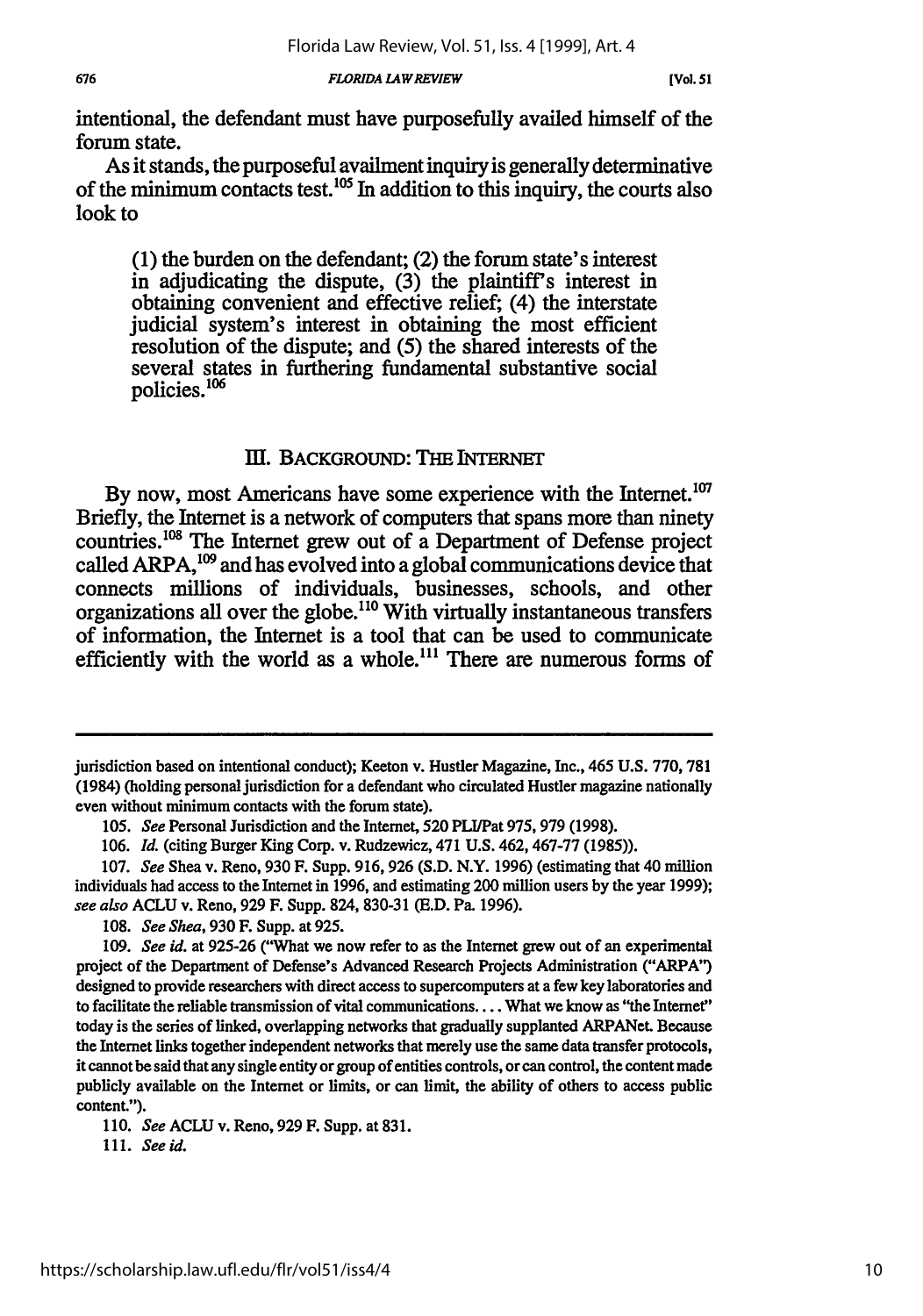1999]

### *INTERNET PERSONAL JURISDICION*

677

information retrieval<sup>112</sup> and communication on the Internet.<sup>113</sup> One of the most popular forms of communication on the Internet is the World Wide Web.<sup>114</sup> The Web is comprised of documents in "hypertext markup" language" (HTML). The documents are not centrally stored, but are stored on computers spread all over the world."15 The Web uses uniform resource locators (URLs) attached to each document as addresses on the Internet in order to find the information.<sup>116</sup> These addresses tell the location of the document on the Internet<sup>117</sup> (i.e. the server on which the document resides). Documents on the Web use the hypertext transfer protocol  $(HTTP)^{118}$  and many contain links,<sup>119</sup> which enable a user to switch the current document to another related document (possibly on another server in another state). The links allow the user's Web browser to navigate between different servers and documents without the user knowing the location of the document. When a message is sent from one location to another on the Internet, the message can travel many different routes to its final destination.<sup>120</sup> For example, a message sent from Florida to Alaska could be sent to a switching station in Washington **DC,** then Atlanta, then Dallas, then Detroit, then Los Angeles, and then finally to Alaska. The message, once sent, is broken into subparts called "packets" which travel independently and are reassembled at the destination.<sup>121</sup> The packets typically travel along the same route, but they may take different routes to

112. See Shea, 930 F. Supp. at 928-29 (explaining briefly services such as File-Transfer Protocol (FTP), Gopher services, and the World Wide Web).

113. See id. at 927-28 ("Perhaps the most widely used Internet service is electronic mail, or  $'e$ -mail'.... [A] user is able to address and transmit a message to one or more specific individuals. **\*..** Internet users may also transmit or receive 'articles' posted daily to thousands of discussion groups.... The Internet also offers opportunities for multiple users to interest in real time."); see also ACLU v. Reno, 929 **F.** Supp. at 834 (explaining that there are basically 6 types of Internet communications "(1) one-to-one messaging (such as 'e-mail'), (2) one-to-many messaging (such as 'listserv'), (3) distributed message databases (such as **'USENET** newsgroups'), (4) real time communication (such as 'Internet Relay Chat'), (5) real time remote computer utilization (such as 'telnet'), and **(6)** remote information retrieval (such as **'ftp',** 'gopher', and the 'World Wide Web').').

114. See Shea, 930 F. Supp. at 929 ("Documents available on the Web are not collected in any central location; rather, they are stored on servers around the world running Web server software.... To gain access to the content available on the Web, a user must have a Web 'browser' **...** capable of displaying documents in 'hypertext markup language' ('HTML'), the standard Web formatting language.').

**115.** Seeid.at929.

**117.** See id.

**118.** See id.

**119.** See id. **(Links are "highlighted** text or images that, when selected **by** the user, permit him to view another, related Web document.").

120. See ACLU v. Reno, **929** F. Supp. at 831.

121. *See* id. at **832.**

**<sup>116.</sup>** See id.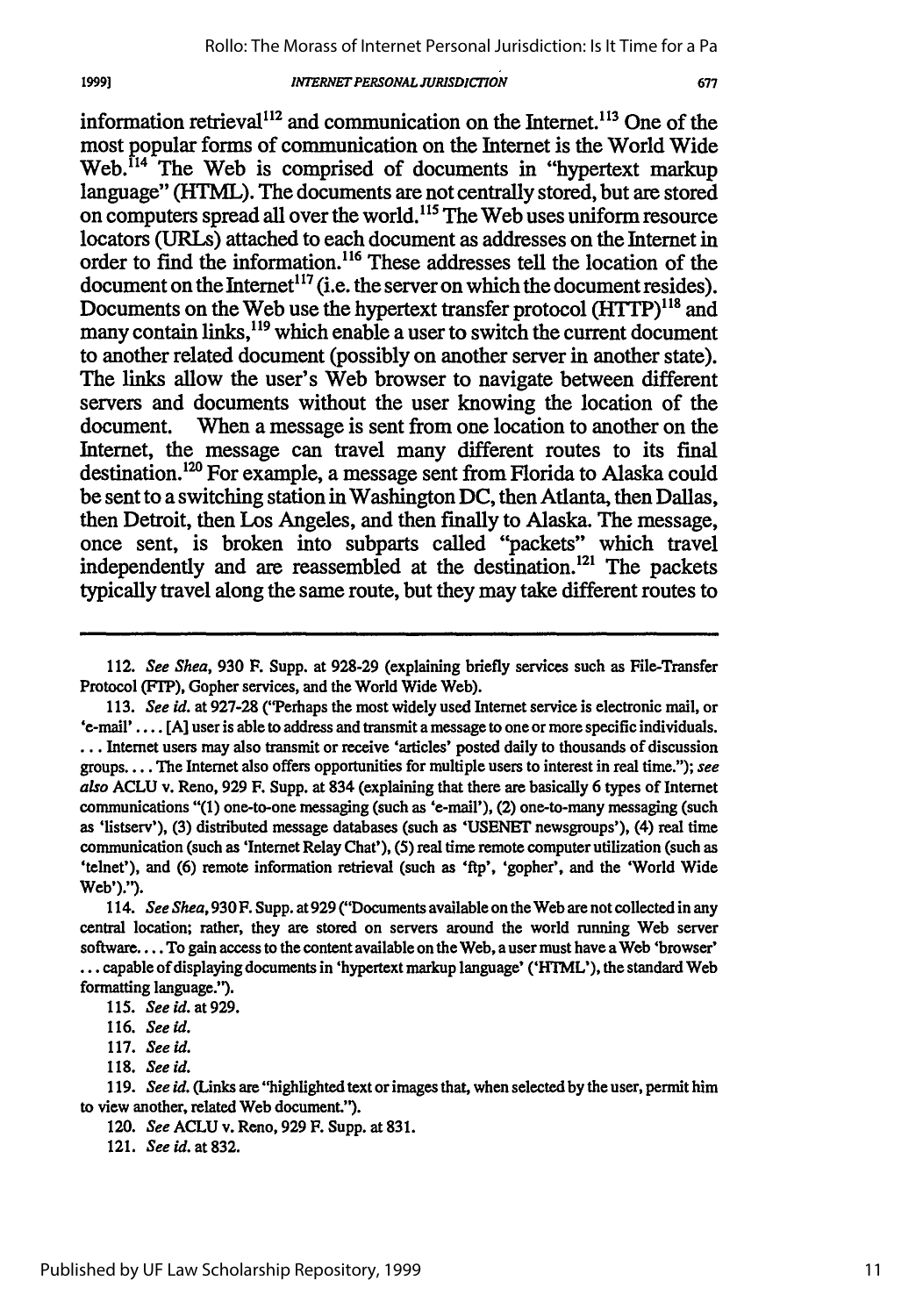the destination.<sup>122</sup> Thus, a message could be broken into hundreds of independently traveling packets that could collectively enter every state on their route to their destination. The particular path taken between the origin and the location is not chosen **by** the sender and it usually remains unknown.

### IV. PERSONAL JuRISDICrION AND THE INTERNET

**A** state's need for jurisdiction has increased with the advent of new technology.<sup>123</sup> Much of today's modern commerce is conducted via telephone wires, by individuals who never enter the forum.<sup>124</sup> This led to the Supreme Court's holding in **1985** that personal jurisdiction may not be avoided merely because the person is not present within the state.<sup>125</sup> With the explosion of computers in the 80's, the question soon became what Internet contacts are sufficient to support personal jurisdiction?

Many courts hold that the appropriate personal jurisdiction standard based upon Internet contacts is analogous to the stream of commerce standard in *Asahi.*<sup>126</sup> This analogy shaped two main tests employed to determine personal jurisdiction based on Internet contacts. There have been several cases in which personal jurisdiction has been found based upon Internet contacts, $^{127}$  and several similar cases in which personal jurisdiction

127. *See* Personal Jurisdiction and the Internet, **520** PLI/Pat 975 (discussing the following cases: CompuServe, Inc. v. Patterson, 89 F.3d 1257 (6th Cir. 1996); Thompson v. Handa-Lopez, Inc., No. CIV.A. SA97-CA1008EP, 1998 WL 142300 (W.D. Tex. Mar. 25,1998); Mieczkowksi v. Masco Corp., No. 5:96CV286, 1998 WL 125678 (E.D. Tex. Mar. 18, 1998); Gary Scott Ralph Int'l, Inc. v. Baraoudi, 981 F. Supp. 714 (D. Mass. 1997); Hasboro, Inc, **v.** Clue Computing, Inc., No. CIV.A. 97-10065-DPW, 1997 WL 836498 **(D.** Mass. Sept. **30,** 1997); Haelan Prods. Inc. v. Beso Biological, No. 97-0571, 1997 **U.S.** Dist. Lexis 10565 **(E.D.** La. July 11, 1997); Telco Communications Inc. v. An Apple A Day, Inc., 977 F. Supp. 404 **(E.D.** Va. 1997); People v. Lipsitz, 663 N.Y.S.2d468 (Sup. **Ct.** NY Co. 1997); ResuscitationTechs., Inc. v. Continental Health Care Corp., No. IP 96-1457-C-M/s, 1997 WL 148567 (S.D. Ind. Mar. 24, 1997); Hall v. LaRonde, 66 Cal. Rptr. **2d** 399 (Cal. Court. App. 1997); Digital Equip. Corp. v. Altavista Tech, Inc., 960 F. Supp. 456 (D. Mass. 1997); Cody v. Ward, 954 F. Supp. 43 (D. Conn. 1997); Zippo Mfg. Co. v. Zippo Dot Coin, Inc., **952** F. Supp. 1119 (W.D. Pa. 1997); Heroes, Inc. v. Heroes Found., **958** F.

<sup>122.</sup> *See id.*

<sup>123.</sup> *See* Hanson v. Denckla, 357 **U.S.** 235, 250-51 (1958) *("As* technological progress has increased the flow of commerce between States, the need for jurisdiction over non-residents has undergone a similar increase.").

*<sup>124.</sup> See* Burger King Corp. v. Rudzewicz, 471 U.S. 462,476 (1985).

**<sup>125.</sup>** *See id.*

<sup>126.</sup> *See* David L. Stott, *Personal Jurisdiction in Cyberspace: the Constitutional Boundary of Minimum Contacts Limited to a Web Site;* 15 *.* **MARSHALL J.** COMPUTER & INFO. L. 819, 839 (Summer 1997) (citing Sonia K. Gupta, *Bulletin Board Systems and Personal Jurisdiction: What Comports with Fair Play and Substantial Justice?,* 1996 **U.** CHL **LEGAL** F. 519, 533 (1996) (discussing how a "BBS operator injects the BBS into the stream of cyberspace" or commerce as an analogy with Justice O'Connor's opinion of the stream of commerce)).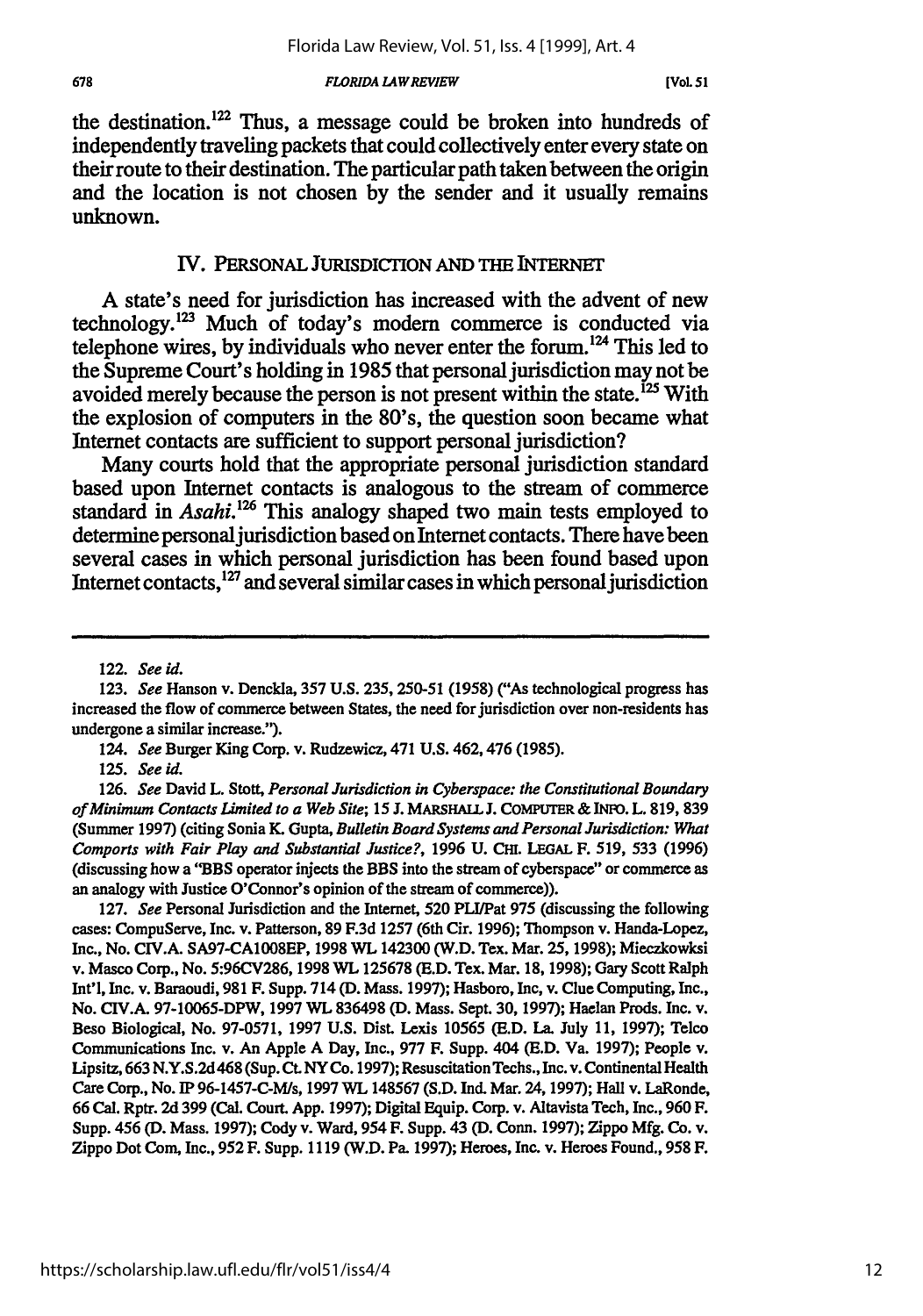has not been found.<sup>128</sup> The cases reflect the courts' struggle to conceptualize the nature of Internet contacts. There are three basic approaches to conceptualizing the Internet, the spider web approach, the highway approach, and the Cyberspace approach.<sup>129</sup>

# *A. The Spider Web Approach*

The spider web approach treats the Internet as simultaneously contacting all points on the World Wide Web. "[A]t each point the Web touches a physical place; the location of the computer creates that place on the Internet.... [E]ach person who places his message on the Internet places his presence at every point on the  $\dots$  Web."<sup>130</sup> Thus, if a person located in California contacts a Web site in New York, the contact occurs in both New York and California.

The Spider web approach is consistent with the Brennan concurrence<sup>131</sup> in *Asahi.* The opinion described the stream of commerce as referring "not to unpredictable currents or eddies, but to the regular and anticipated flow

**128.** *See* id.(discussing the following cases: Bensusan Restaurant Corp. v. King, **937** F. Supp. **295** (S.D.N.Y. **1996),** *aft'd,* **126 F.3d 25 (2d** Cir. **1997);** Cybersell, Inc. v. Cybersell, Inc., **130** F.3d 414 (9th Cir. **1997);** MallinckrodtMed., Inc. v. Sonus Pharms., Inc., No. **9701732** (PLF), **1998** WL **6546 (D.C.** D.C. Jan. **5, 1998); SF** Hotel Co. v. Energy Invs., Inc., No. **97-1306-JTM, 1997** WL 74948 **(D.** Kan. Nov. **19, 1997);** Transcraft Corp. v. Doonan Trailer Corp., No. **97 C.** 4943, 1997 WL **733905,45** U.S.P.Q.2d **1097** (N.D. **Ill.** Nov. **17,1997);** Expert Pages v. Buckalew, No. **C-97-** 2109-VRW, **1997** WL488011 **(N.D.** Cal. Aug. **6, 1997);** Weber v. Jolly Hotels, **977** F. Supp. **327 (D.** N.J. **1997);** Smith v. Hobby Lobby Stores, Inc., **968** F. Supp. **1356** (W.D. Ark. **1997);** E-Data Corp. v. Micropatent Corp., No. Civ 3:96cv523 JBA, **1997** WL **8085282 (D.** Conn. Sept. **30,1997);** Agar Corp. v. Multi-Fluid, Inc., No. **95-5105,1997** U.S. Dist. **LEXIS** 7121,45 U.S.P.Q.2d **(BNA)** 1444 (S.D. Tex. June 25, **1997);** Graphic Controls Corp. v. Utah Med. Prods., Inc. No. **96-CV-**0459E(F), **1997** WL **276232** (W.D.N.Y. May 21, **1997);** Hearst Corp. v. Goldberger, No. **96** Civ. **3620, 1997** WL **97097** (S.D.N.Y. Feb. **26, 1997);** IDS Life Ins. Co. v. SunAmerica, Inc., **958** F. Supp. 1258 (N.D. M11. **1997),** *affrd in part vacated in part,* **136 F.3d 587** (7th Cir. 1998); McDonough v. Fallon McElligott, Civ. No. **95-4037, 1996** WL **753991 (S.D.** Cal. Aug. 5, **1996);** Pres-Kap, Inc. v. System One Direct Access, Inc., **636** So. **2d** 1351 **(3d DCA),** *review denied, 645* So.2d 455 (Fla. 1994); and Naxos Resources (U.S.A.) Ltd. v. Southam Inc., No. **CV 96-2314,1996** WL **662451 (C.D.** Cal. Aug. **16, 1996).**

**129.** *See generally* Leif Swedlow, *Three Paradigms of Presence: A Solution for Personal Jurisdiction on the Internet,* 22 **OKLA. CrrY U.L. REV. 337** (Spring **1997).**

**130.** *Id.* at **370.**

**131.** *Asahi,* **107 S.** Ct. at **1037** (Blackmum, Marshall, **&** White, **J.J.,** concurring).

19991

Supp. (D.D.C. 1996); Humphrey v. Granite Gate Resorts, Inc., No. C6-95-7227,1996 WL767431 (Minn., Dist Court. Dec. **11, 1996),** *aff'd* **568** N.W.2d **715** (Minn. Court. App. **1997);** Maritz, Inc. v. Cybergold, Inc., 947 F. Supp. **1328 (E.D.** Mo. **1996);** EDIAS Software Int'l, **LLC** v. **BASIS** Int'l Ltd., 947 **F.** Supp. 413 (D. Ariz. **1996);** Panavision Int'l L.P. v. Toeppen, **938** F. Supp. **616 (C.D.** Cal. **1996);** Inset Sys., Inc. v. Instruction Set, Inc., **937** F. Supp. **161 (D.** Conn. **1996);** California Software, Inc. v. Reliability Research, Inc., **631** F. Supp. **1356 (C.D.** Cal. 1986); and Playboy Enters., Inc. v. Chuckleberry Publ'g, Inc., **939** F. Supp. **1032** (S.D.N.Y. **1996)).**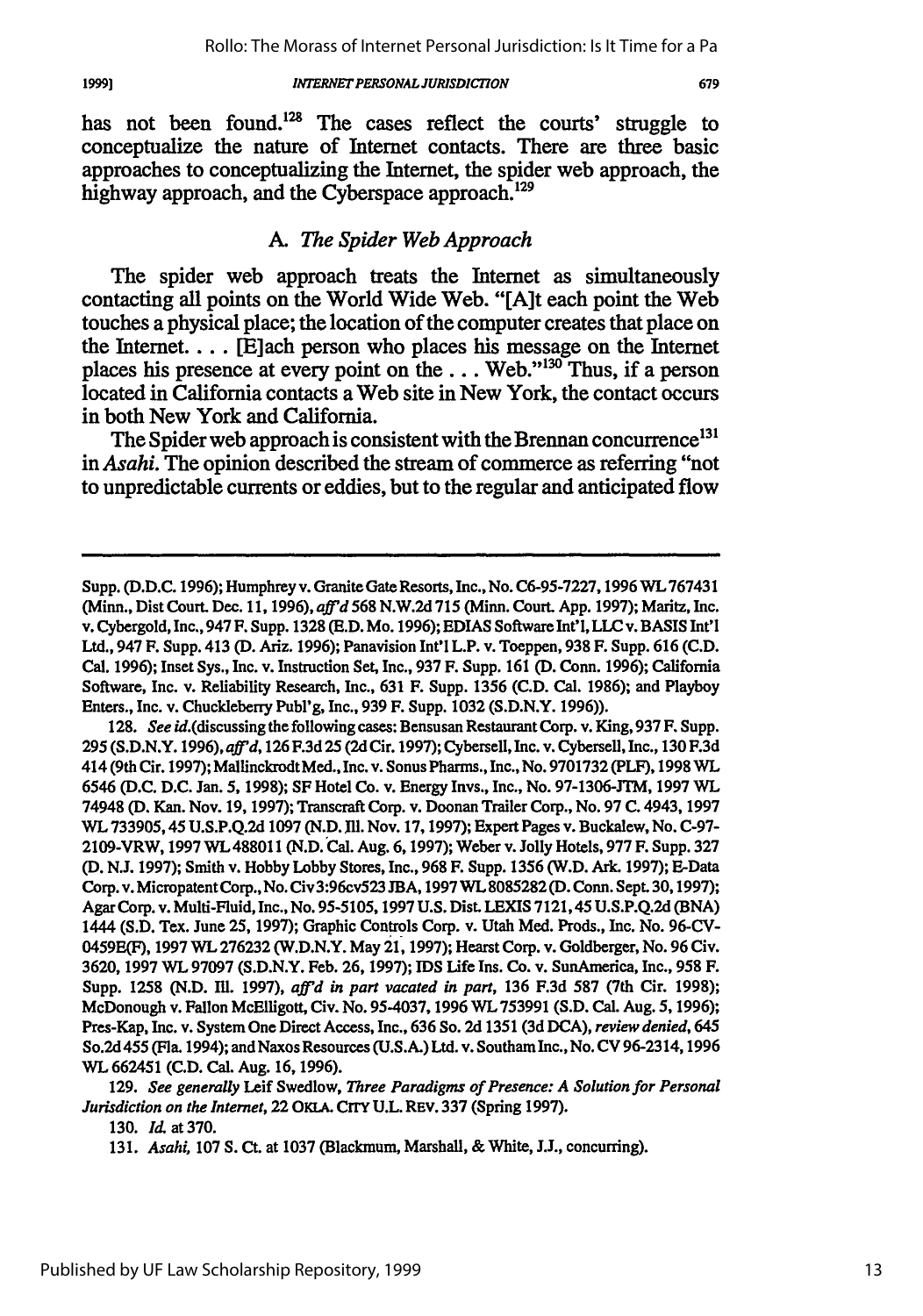of products from manufacture to distribution to retail sale."<sup>132</sup> Brennan pointed to *Gray* as precedent for the stream of commerce argument, <sup>133</sup> and concluded that *World Wide Volkswagen* "preserved the stream-ofcommerce theory."<sup>134</sup> The concurring opinion stated that merely placing a product into the stream of commerce without more is sufficient to establish purposeful availment if the normal course of business regularly carries the product into the forum state. 135 When placed in the context of the Internet, this is basically the spider web theory of the Internet. Because the Internet regularly carries information into every jurisdiction, someone placing a Web site (analogous to a product) on the Internet should anticipate being haled into court in every state. Although not citing to Brennan's *Asahi* concurrence, cases such as *Inset Systems, Inc. v. Instruction Set, Inc. <sup>36</sup>*and *Humphrey v. Granite Gate Resorts137* have seemingly adopted this approach. The Internet cases "require only the defendant's knowledge that its World Wide Web advertisement can reach forums where the World Wide Web reaches."<sup>138</sup> Brennan's approach requires that the defendant is "aware that the final product is being marketed in the forum state."<sup>139</sup> This greatly expands the power of every state. Under this approach, the sponsor of the Web site would be subject to regulation by every state. There is no guarantee that the state regulations will not conflict. The effect would be a significant disincentive to anyone wishing to place information on the Internet.

The approach is illustrated in *Inset Systems*.<sup>140</sup> Inset, a Connecticut corporation, developed computer products and provided related services.<sup>141</sup>

133. *See id.* at 120.

134. *Id.*

135. See id. at 117.

136. *See* 937 F. Supp. 161,164-65 (D. Conn. 1996) (After concluding that ISI's Internet Web page, which contained a 1-800 telephone number, was directed toward both Connecticut and all other states, the court concluded that "once posted on the Internet, unlike television and radio advertising, the advertisement is available continuously to any Internet User. ISI has therefore, purposefully availed itself of the privilege of doing business within Connecticut.").

137. *See* No. C6-95-7227, 1996 WL 767431, at \*4 (D. Minn. Dec. 11, 1996) (defendant maintained an informational Web site which included a mailing list, and a 1-800 number. After concluding that On Ramp's Internet Web page was directed toward both Minnesota and all other states, the court relied upon the *Inset* case to find personal jurisdiction.); *see also* Maritz v. Cybergold, 947 F. Supp. 1328, 1334 (E.D. Mo. 1996) (concluding that Cybergold's Internet Web page, which contained a mailing list, was directed toward both Missouri and all other states, the court relied upon the reasoning of the *Inset* case to find personal jurisdiction).

138. Christopher W. Meyer, *World Wide Web Advertising: PersonalJurisdictionAround the Whole Wide World?,* 54 WASH. & LEE L. REv. 1269, 1314 (1997).

140. 937 F. Supp. at 161.

141. *See id.* at 162.

<sup>132.</sup> *Asahi,* 480 U.S. at 117.

<sup>139.</sup> *Asahi,* 480 U.S. at 104.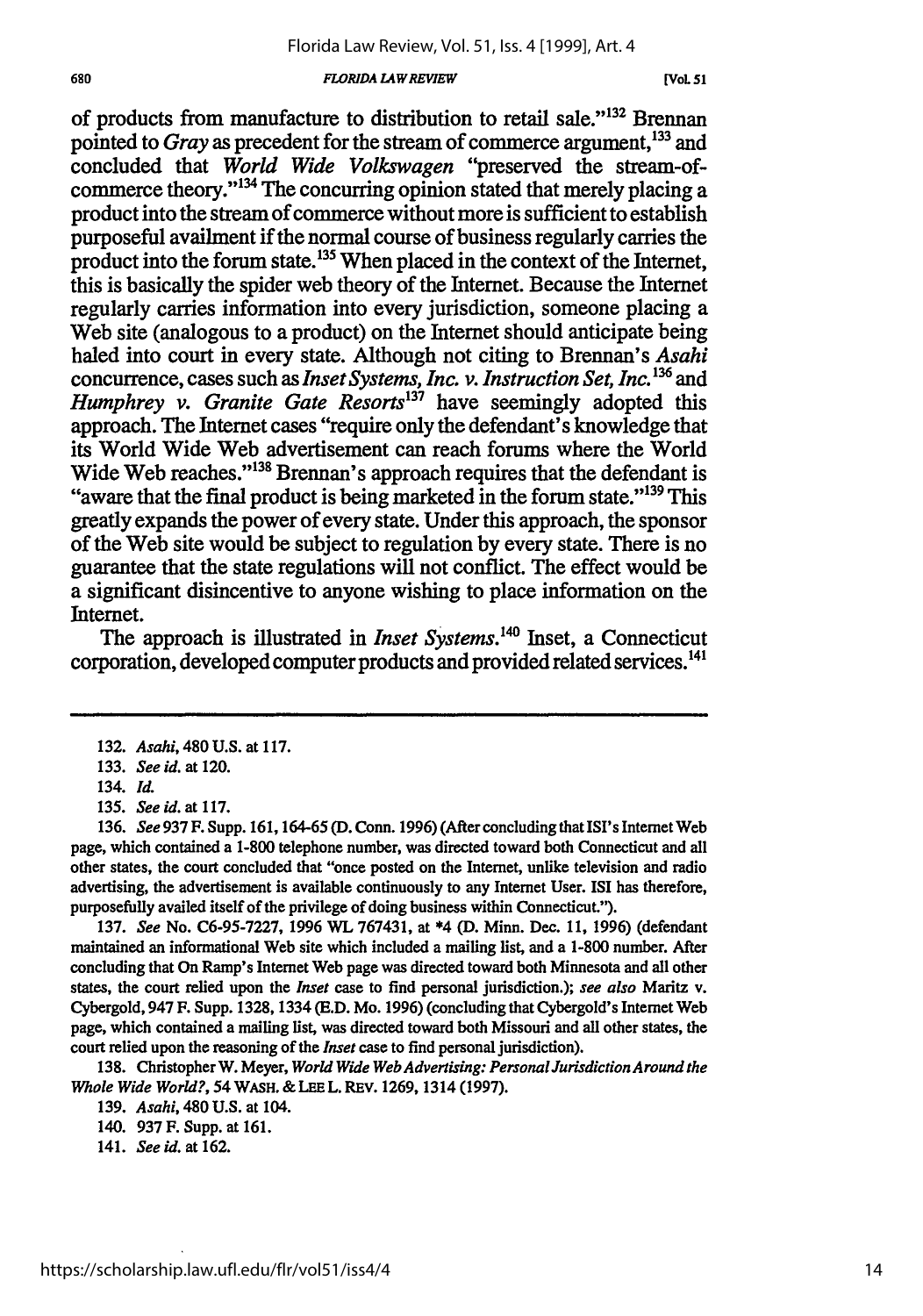Instruction Set, Inc., **(ISI)** was a Massachusetts corporation that also provided computer products and related services. 42 Inset registered the federal trademark INSET. 43 Subsequently, ISI obtained the Internet domain name<sup>144</sup> "INSET.COM" and maintained the telephone number "1-**800-US-INSET."' 45** Inset sued ISI in Connecticut. The United States District Court of Connecticut held that the Connecticut long arm statute granted jurisdiction,<sup>146</sup> and that granting jurisdiction would not violate the due process clause.<sup>147</sup> Inset argued that Internet advertising<sup>148</sup> coupled with the availability of a toll free telephone number demonstrates that ISI purposefully availed itself of the privilege of conducting business within Connecticut. **149** The court agreed stating that the Internet advertising and the toll-free telephone number were intended to communicate to **every** state and, thus, they were purposefully directed at Connecticut.<sup>150</sup>

The *Inset* view of Internet minimum contacts was expanded in *Humphrey v. Granite Gate Resorts*,<sup>151</sup> in which the United States District Court in Minnesota found that the act of "placing [an] ad on the Internet 24 hours [a day], seven days a weeks, **365** days a year" creates personal jurisdiction in any state.<sup>152</sup> Granite Gate Resorts doing business as On Ramp Internet Computer Services (On Ramp)<sup>153</sup> created a Web site providing information about wagering via the Internet.<sup>154</sup> The site contained an advertisement for WagerNet, a betting service provided **by** Global Gaming Ltd. of Belize,<sup>155</sup> and a legal disclaimer about betting via

19991

145. *See Inset Systems,* 937 F. Supp. at 163.

146. *See id.* at 164.

147. *See id.* at 165.

148. *See id.* ("[S]ince March, 1995, ISI has been continuously advertising over the Internet, which includes at least 10,000 access sites in Connecticut.").

- 149. *See id.*
- **150.** *See id.*

151. No. C6-95-7227, 1996 WL 767431, at \*1 (D. Minn. Dec. 11, 1996).

- 152. *Id.* at **11.**
- 153. *See id.* at 2.
- 154. *See id.*

155. *See id.* at 2 ('There is a \$100 set up fee, for necessary hardware and software. For security and privacy, all members are issued a card system linked to their personal computer to access WagerNet. Once on-line the bettor selects the team/s and amount/s they wish to wager. WagerNet then matches your bet with [one] opposing bettor or bettors to cover your wager. WagerNet charges each bettor a transaction fee of ONLY 2.5% as opposed to the 10% fee charged by most bookmakers.").

<sup>142.</sup> *See id.*

<sup>143.</sup> *See id.* at 163.

<sup>144.</sup> *See* Zippo Mfg. Co. v. Zippo Dot Corn, Inc., **952** F. Supp. 1119, 1121 n.1 (W.D. Pa. 1997) ("Domain names serve as a primary identifier of an Internet user... Businesses using the Internet commonly use their business names as part of the domain name (e.g. IBM.com).... The designation ".com" identifies the user as a commercial entity.") (citations omitted).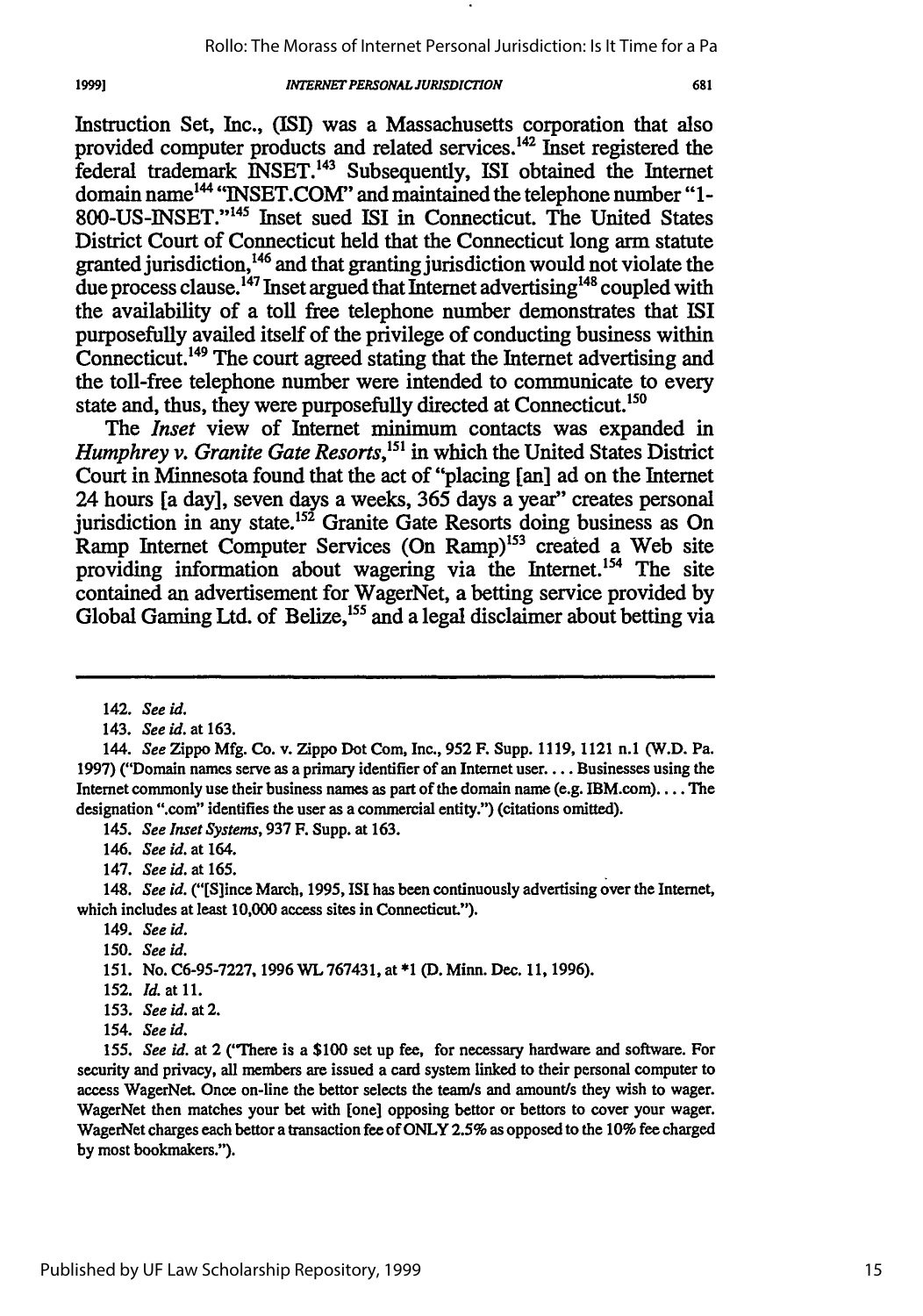telephones.'56 The advertisement explained the WagerNet betting system, and provided a phone number for additional information.<sup>157</sup> In addition, the Web site contained an option to become part of WagerNet's mailing list.<sup>158</sup> Another advertisement contained the toll free telephone number for All Star Sports Handicapping Service,<sup>159</sup> which provides predictions about upcoming sporting events.<sup>160</sup> The attorney general of Minnesota filed for an injunction against On Ramp seeking to prevent Minnesotans from accessing the site.<sup>161</sup> At the time, there were 507,050 Internet users in Minnesota, roughly eleven percent of the overall population.<sup>162</sup>

The district court employed a five factor test to determine the constitutional validity of the state exercising personal jurisdiction: 1) quantity of contacts, 2) nature and quality of the contacts, 3) relatedness between the contacts and the cause of action, 4) interest of the state, and 5) convenience of the parties.<sup>163</sup> Relying upon *Inset*,<sup>164</sup> the court stated that On Ramp's Web site coupled with a toll-free telephone number was enough to show purposeful availment of Minnesota law.<sup>165</sup> On Ramp argued that *Inset* was based upon the geographical proximity of Massachusetts and Connecticut (the location of the plaintiff and the defendant, respectively).<sup>1</sup> 6 The *Granite Gate Resorts* court was unpersuaded by the argument and held that the 1,800 miles between Minnesota and On Ramp was deemed to have "no relevancy whatsoever."<sup>167</sup> The court concluded that in today's age of mass communication and high technology, it is not unreasonable for a Nevada company to travel to Minnesota to defend themselves.<sup>168</sup>

- 161. *See id.* at 1.
- **162.** *See id.*
- **163.** *See id.* at *6.*

166. *See id.*

168. *See* **id.**

<sup>156.</sup> See id.("NOTE: PLEASE CONSULT YOUR LOCAL, COUNTY, AND STATE AUTHORITIES **REGARDING RESTRICTIONS ON OFF-SHORE SPORTS BETrING VIA TELEPHONE BEFORE REGISTERING WrrHWAGERNET.").**

<sup>157.</sup> *See id.*

<sup>158.</sup> *See id. at 4.*

<sup>159.</sup> *See id.*

**<sup>160.</sup>** *See id.*

<sup>164.</sup> *Inset Systems,* **937** F. Supp. at 165 (quoting *Inset.* **"The** Internet as well as toll-free numbers are designed to communicate with people and their business in every state. Advertisement on the Internet can reach as many as **10,000** Internet users within Connecticut alone. Further, once posted on the Internet, unlike television and radio advertisement, the advertisement is available continuously to any Internet user. **ISI** has therefore purposefully availed itself of the privilege of doing business within Connecticut.").

*<sup>165.</sup> See* Humphrey v. Granite Gate Resorts, No. C6-95-7227, 1996 WL 767431, at \*7 (D. Minn. Dec. 11, 1996).

<sup>167.</sup> *Id.*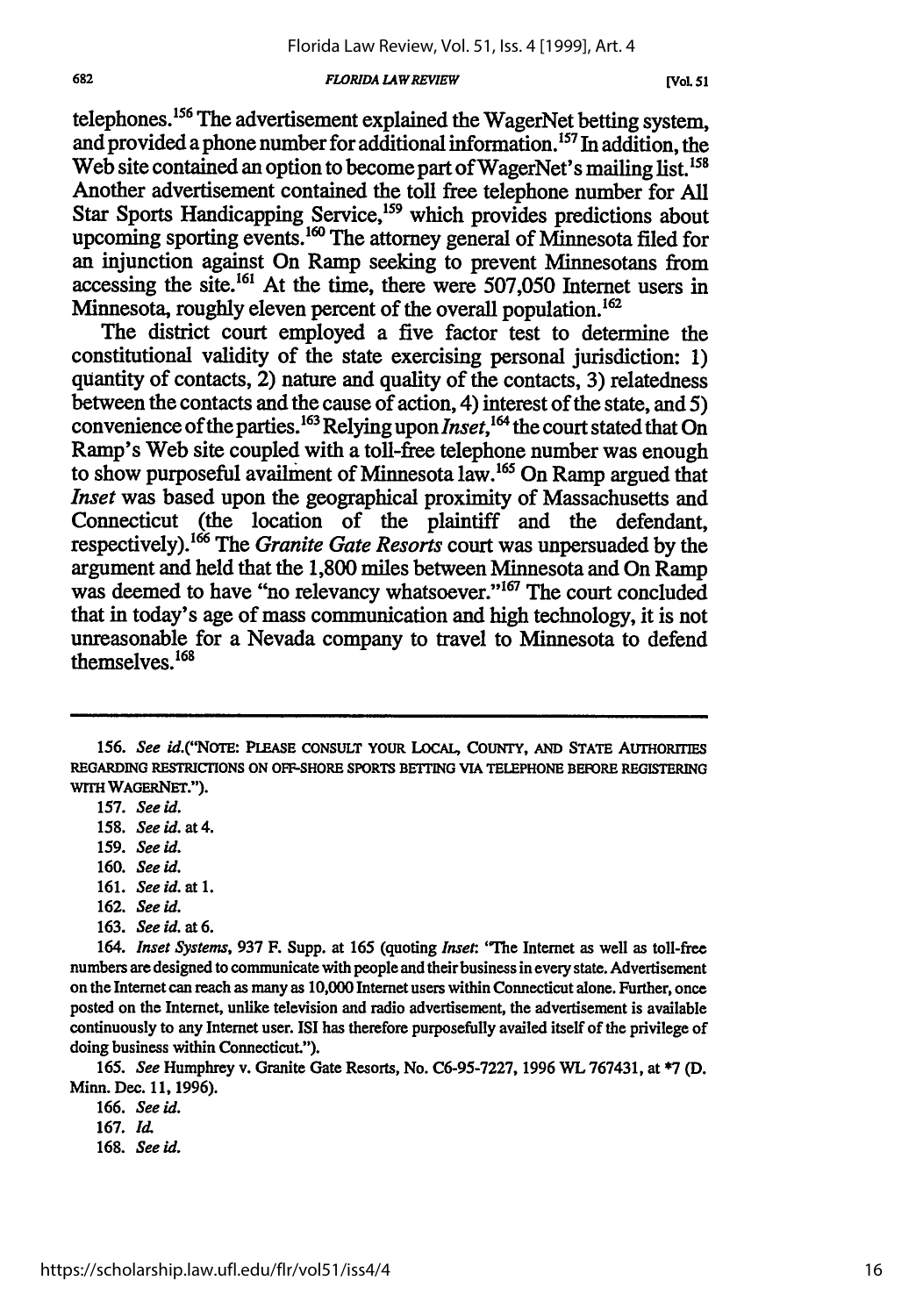The court first focused on the quantity of the contacts between On Ramp and Minnesota.<sup>169</sup> The contacts were primarily a result of "an electronic impulse from a [Minnesota] computer.., sent to the computer where the Web page is stored; the information from the Web page then electronically sends itself into Minnesota to the computer user."170 The Attorney General identified 248 contacts between different Minnesota computers and On Ramp during a two week trial period, which equate to approximately 6,448 contacts per year.<sup>171</sup> "Due to the two-way transfer of information on the Internet, this means that the Defendants transmitted words and images to Minnesota each time one of those [6,448] computers accessed Defendants' Web site."172 The defendant claimed that the Internet contacts were unilateral, but the court concluded that the system automatically sent images when the Minnesota user contacted the URL address for VEGAS.COM, otherwise the user would only see a blank screen.<sup>173</sup> Additionally, the court concluded that seventy-five phone calls to the All Star Sports toll-free telephone number should be attributed to On Ramp's contacts with Minnesota.<sup>174</sup>

The second prong of the test focused on the nature of the contacts between On Ramp and Minnesota.<sup>175</sup> The court viewed the Web site as purposefully soliciting Minnesota residents, because it "logically appears to be maintained for the purpose... of being accessed and used by any and all Internet Users, including Minnesota residents."'176 With little analysis, the court concluded that the Web site certainly provides the minimum contacts necessary for personal jurisdiction purposes.<sup>177</sup>

The third and fourth prong considered the relatedness between the cause of action and the contacts, <sup>178</sup> and the states' interests, respectively.<sup>179</sup> The attorney general sought to regulate the out-of-state Web site for the protection of Minnesota's residents. **"o** Via analogy to radio advertisements, the court concluded that the contacts were sufficiently related to the cause

19991

**180.** *See* id. at 10.

<sup>169.</sup> *See id.* at 6-7.

<sup>170.</sup> *Id.* at **1.**

*<sup>171.</sup> See id.* at 8 ("Defendant's Web sites are setup so that they can record all of the Internet protocol numbers or URL addresses of the computer accessing them... The URL addresses uniquely identify the location of the [accessing] computer.").

<sup>172.</sup> *Id.*

<sup>173.</sup> *See id. at 9.*

<sup>174.</sup> *See id.* (explaining that the calls, at **\$25** per call, resulted in \$1,525 worth of revenue).

<sup>175.</sup> Seeid. *at6.*

<sup>176.</sup> *Id.* at 10.

<sup>177.</sup> See id.

<sup>178.</sup> *See id.*

<sup>179.</sup> *Seeid.* at 10-11.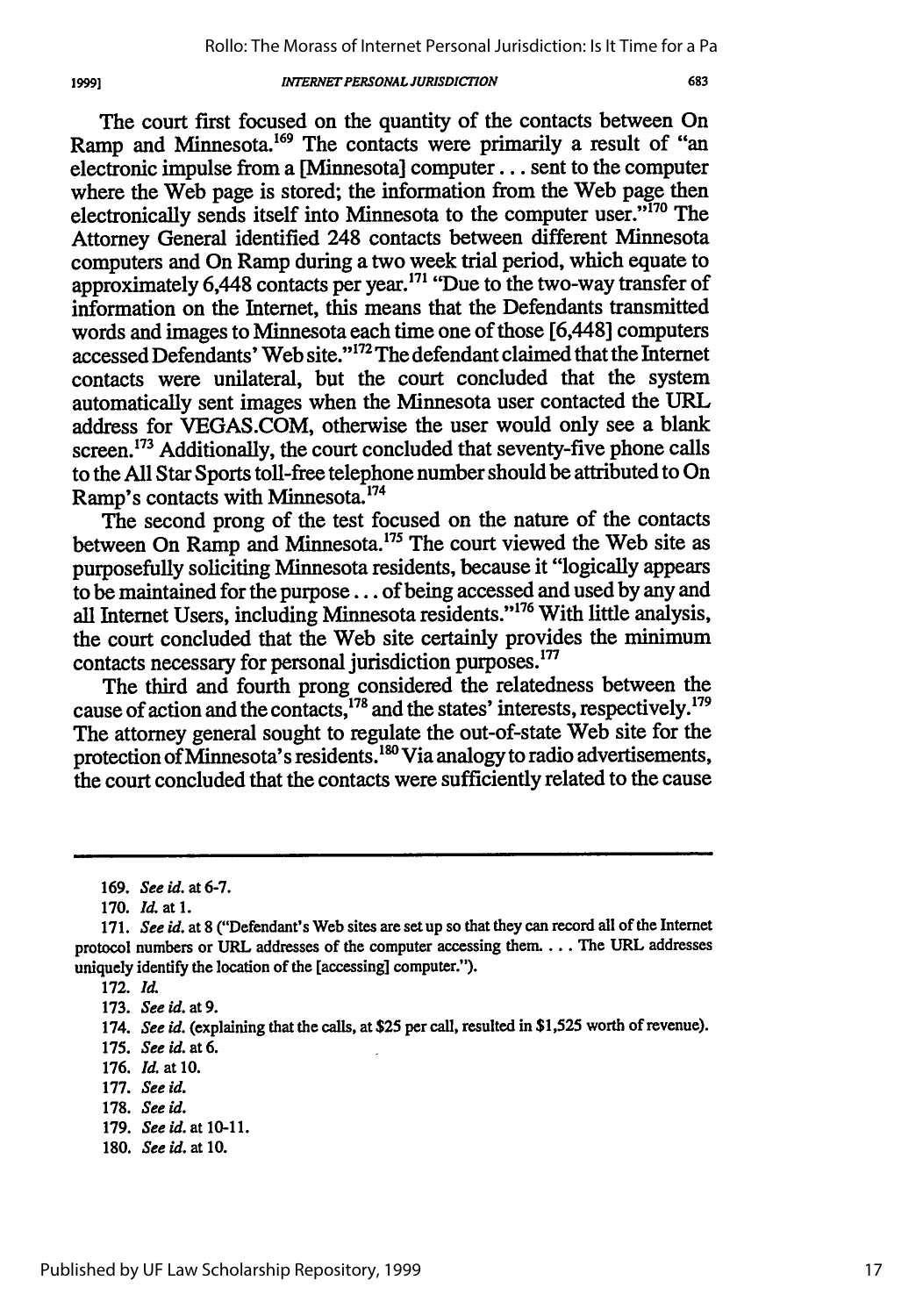of action.<sup>181</sup> The state has a valid interest, because if the attorney general cannot bring a consumer protection action in Minnesota, the suit may not be pursued at all.<sup>182</sup> "It is the duty of the state to protect its residents from such unfair business practices. If our courts are not open, the state will be without remedy in any court and the consumer protection act will be rendered useless."<sup>183</sup>

The final prong focused on the inconvenience of the parties.<sup>184</sup> The court seized upon a term in the WagerNet agreement claiming Belizean jurisdiction over all disputes.<sup>185</sup> The court argued that, relative to Belize, jurisdiction by Minnesota must be more convenient. **186** With that, the court concluded that the act of placing an advertisement on the Internet equates to purposeful availment of Minnesota laws, supporting personal  $i$ urisdiction.<sup>187</sup>

Although not discussed, the case implicitly involves a stream of commerce argument.<sup>188</sup> The defendants injected (posted) their Web site into the Internet where it would necessarily be swept into every state (and nation).<sup>189</sup> The court concluded, that although they did not specifically intend to target Minnesota, this purpose was imputed to it based on the foreseeability of its Web site 'entering' Minnesota. **"** Under the spider web approach to Internet jurisdiction, every state would have concurrent jurisdiction over virtually any Internet presence.<sup>191</sup>

# B. *The Highway Approach*

The highway approach is a narrow view of the Internet. Under this approach, the Internet is treated like a highway system which allows a user to travel from one location to another. The basic premise is that an individual user cannot be at two places at once.

In other words, the court would endeavor to literally follow the data stream either to its source or destination. Telephone

<sup>181.</sup> *See id.*

<sup>182.</sup> *See id. at 11.*

<sup>183.</sup> **Id.** (quoting State v. Reader's Digest Ass'n, Inc., 502 P.2d 290 (Wash. 1972)).

<sup>184.</sup> *See id.*

**<sup>185.</sup>** *See id.*

<sup>186.</sup> *See id.*

<sup>187.</sup> *See id.*

<sup>188.</sup> *See generally* Asahi v. California, 480 U.S. 102 (1987); Gray v. American Radiator & Standard Sanitary Corp., 176 N.E.2d 761 (Il. 1961).

<sup>189.</sup> *See* Humphrey v. Granite Gate Resorts, No. C6-95-7227, 1996 WL 767431, at \*5 (D. Minn. Dec. **11,** 1996).

<sup>190.</sup> *See id.* at 6-10.

<sup>191.</sup> *See generally* Digital Equip. Corp. v. Altavista Tech., Inc., 960 F. Supp. 456 (D. Mass. 1997).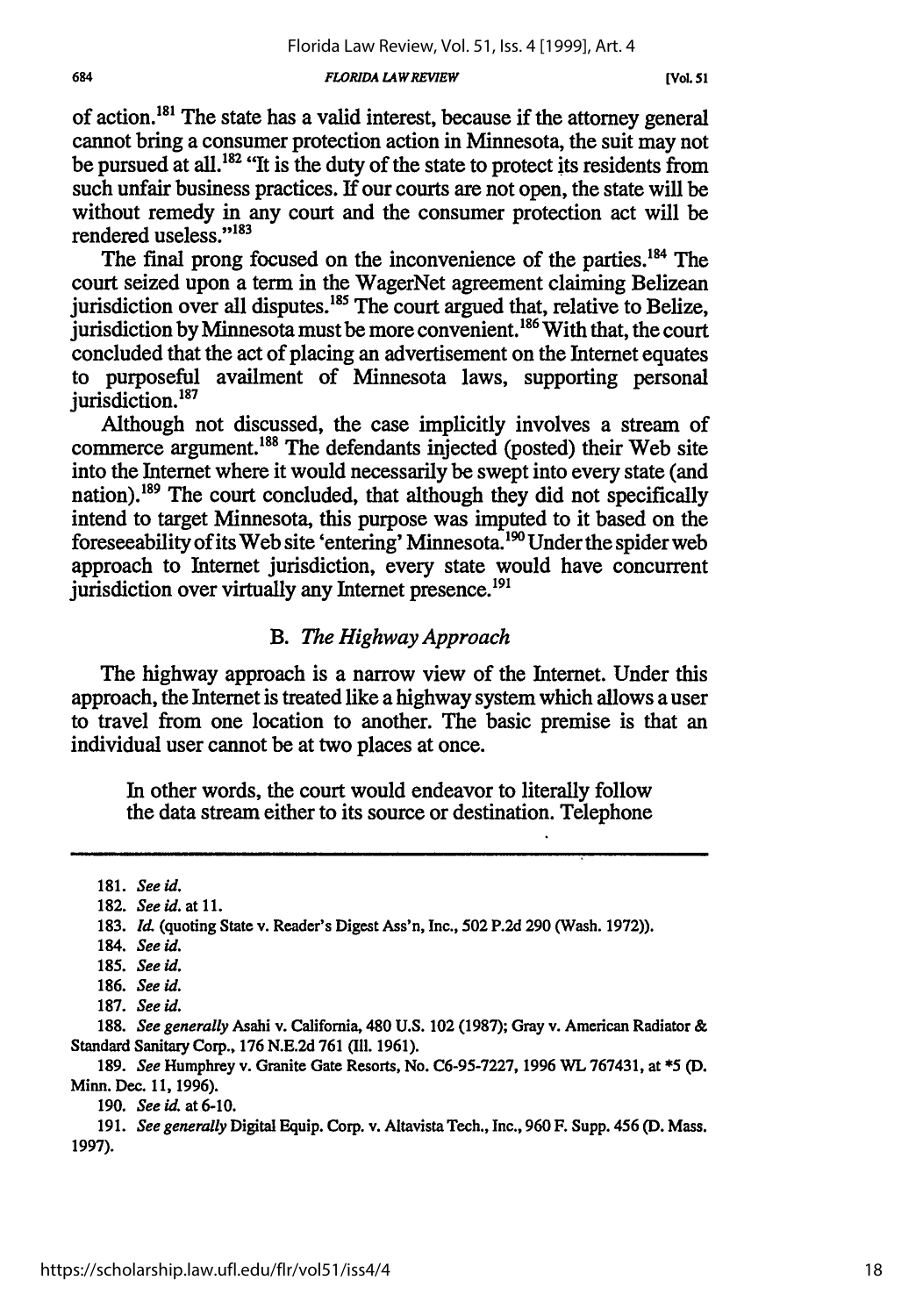communication is viewed by means of this paradigm already. Personal jurisdiction is usually limited to the receiving end of a telephone call. The person initiating contact knows where his call is going, but the receiver does not always know (or care) where the call comes from. The caller purposefully directs his activity to the callee's forum.

On the Internet, application of this method would require a court to determine who initiated the contact.<sup>192</sup>

An Internet user, by contacting a Web site, is traveling to a Web site. Thus, if a person in California contacts a Web site in New York, the contact occurs in New York but not in California. This conceptualization is consistent with Justice O'Connor's approach to the stream of commerce argument in the *Asahi* plurality opinion. 193 The plurality stated that the

substantial connection between a defendant and the forum State necessary for a finding of minimum contacts must derive from an action purposely directed toward the forum state, and the mere placement of a product into the stream of commerce is not such an act, even if done with an awareness that the stream will sweep the product into the forum State absent additional conduct indicating an intent to serve the forum state market.<sup>194</sup>

When placed in the context of the Internet, merely placing a Web site on the Internet is not enough to establish personal jurisdiction; you must have additional conduct. If browsing the Internet is sufficient additional conduct to support jurisdiction, then this approach is analogous to the highway theory of the Internet. Cases such as *Pres-Kap v. System One,195 CompuServe v. Patterson,196 and Bensusan Restaurant Co. v. King,197* have adopted this approach to personal jurisdiction.

*Pres-Kap, Inc. v. System One, Direct Access, Inc.*,<sup>198</sup> was an early Florida district court case attempting to characterize the nature of computer based contacts.199 Pres-Kap was a travel agency doing business solely in New York.<sup>200</sup> System One was a Delaware company which leased

200. *See id.* at 1352.

<sup>192.</sup> Swedlow, supra note 129, at 375-76.

<sup>193.</sup> *See Asahi,* 480 U.S. at 103-04. Joined **by** the Chief Justice Rehnquist, Justice Powell, and Justice Scalia.

<sup>194.</sup> *Id.* at 103-04.

<sup>195. 636</sup> So. **2d** 1351 **(3d DCA** Fla. 1994).

<sup>196. 89</sup> F.3d 1257 (6th Cir. 1996).

<sup>197. 937</sup> F. Supp. 295 (\$.D.N.Y. 1996).

<sup>198. 636</sup> So. **2d** 1351 (1994).

<sup>199.</sup> *See id.* at 1353.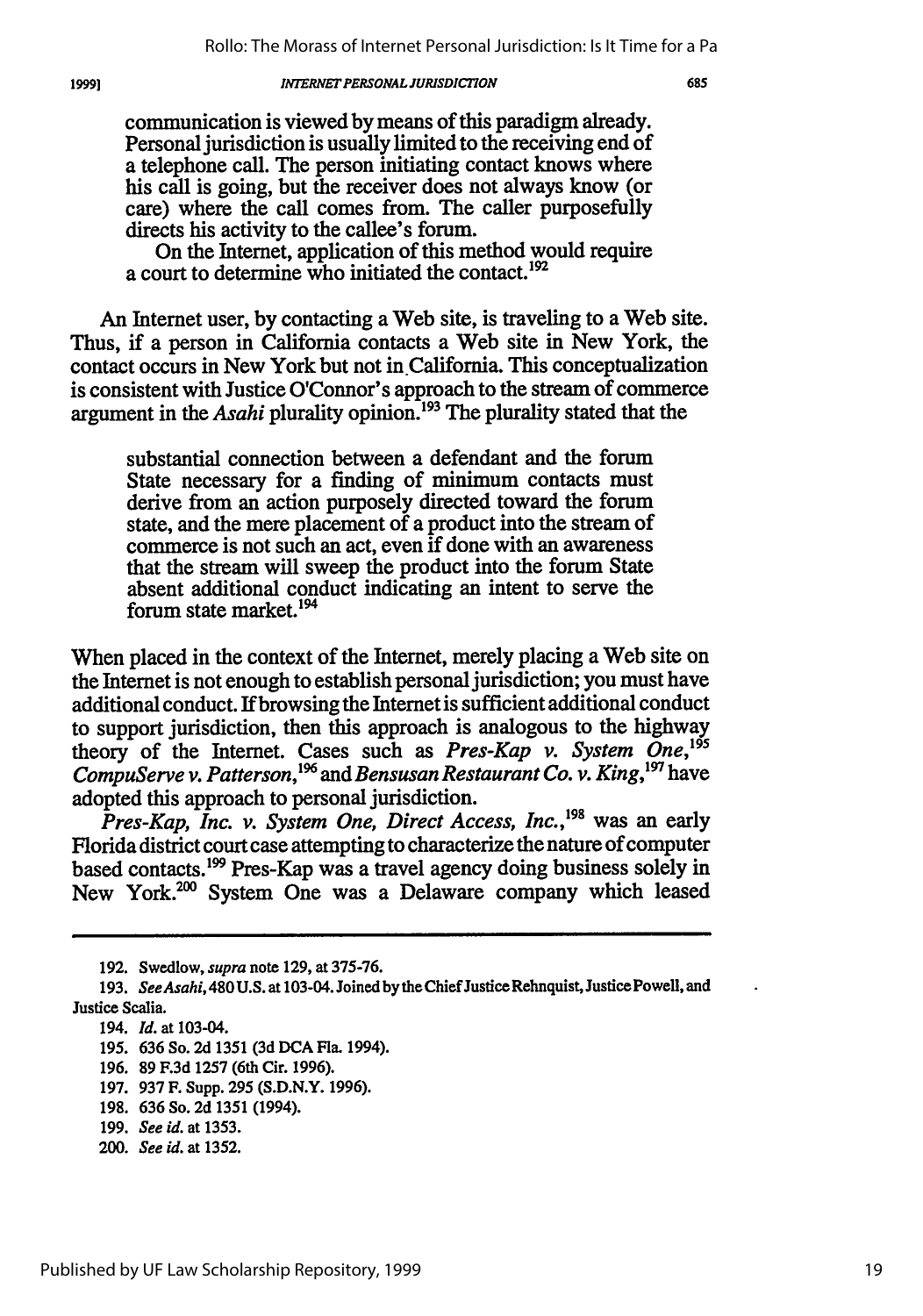**[Vol. 51**

computer-based airline reservation systems.<sup>201</sup> System One provided terminals that provided access to System One's Miami-based computer system.<sup>202</sup> Pres-Kap negotiated and signed a contract with System One at a branch office in New York, which was forwarded to Miami where a System One representative signed the contract.<sup>203</sup> When the contract was breached, System One filed suit against Pres-Kap in Florida.<sup>204</sup> Pres-Kap's only contact with Florida was that they "(1)... forwarded all rental payments under the contract to [System One's] billing office in Miami, and (2) the computer database . . . which [Pres-Kap] accessed through computer terminals, [was] located in Miami."<sup>205</sup> The court held that Pres-Kap did not meet the minimum contacts test and was not subject to personal jurisdiction, $206$  reasoning that "an individual's contract with an out-of state party alone cannot automatically establish sufficient minimum contacts" $207$  in a forum. The fact that the computer database was located in Miami was insufficient to change the result.<sup>208</sup> In dicta, the majority asserted that even if Pres-Kap knew the computer database was located in Miami, it would not alter the reasonable expectation of not being haled into court in Florida.<sup>209</sup> Furthermore, the court reasoned that a contrary decision would be "wildly beyond the reasonable expectations of... computerinformation users."<sup>210</sup>

A mere two years later *CompuServe v. Patterson* was decided by the Sixth Circuit Court of Appeals, seemingly inconsistently with the dicta in Pres-Kap.<sup>211</sup> Patterson was a Texas lawyer who also wrote shareware<sup>212</sup> programs. Patterson entered into an agreement with CompuServe,<sup>213</sup> an

205. *Id* at 1353.

208. *See id.*

209. *See id.*

210. *Id.* ("[A] contrary decision would, we think, have far reaching implications for business and professional people who use "on-line" computer services for which payments are made to outof-state companies where the database is located. Across the nation, in every state, customers of "on-line" computer information networks have contractual arrangements with out-of-state supplier companies, putting such customers in a situation similar, if not identical, to the defendant in the instant case.").

211. 89F.3d 1257.

212. *See id.* at 1260 ("Shareware makes money only through the voluntary compliance of an "end user". **..** who may or may not pay the creator's suggested licensing fee if she uses the software beyond a specified trial period.").

213. *See id.* ("CompuServe is a computer information service.... It contracts with individual subscribers, such as [Patterson], to provide inter alia, access to computing and information services

<sup>201.</sup> *See id. at* **1351.**

<sup>202.</sup> *See id.* at **1352.**

<sup>203.</sup> *See id.*

<sup>204.</sup> *See id.* at 1351.

<sup>206.</sup> *See id.*

<sup>207.</sup> *Id.* (quoting Burger King Corp. v. Rudzewicz, 471 U.S. 462,478 (1985)).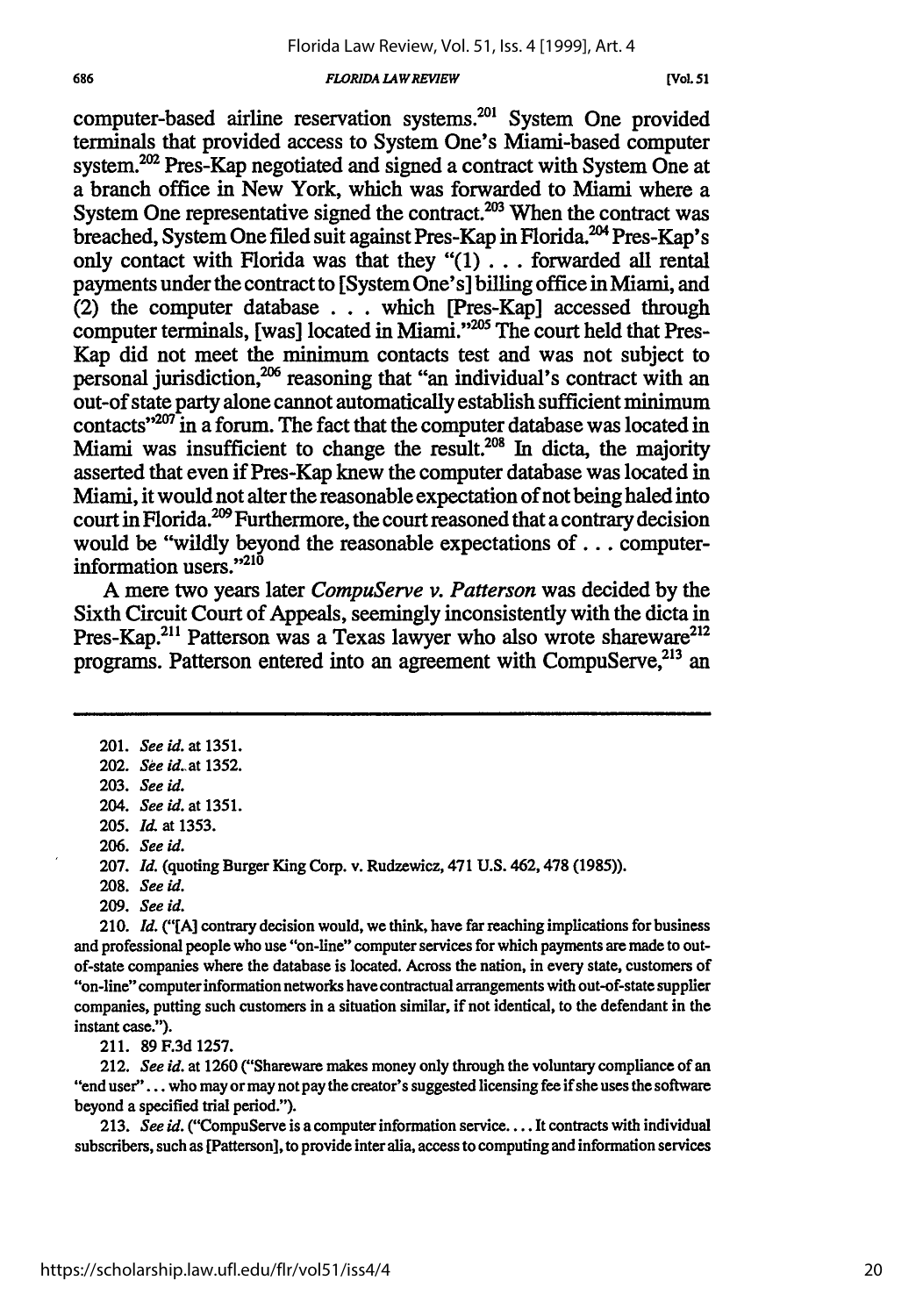Ohio company. The agreement purportedly created an independent contractor relationship<sup>214</sup> between Patterson and CompuServe whereby Patterson was allowed to place his shareware programs on CompuServe's system for distribution.<sup>215</sup> Patterson submitted thirty-two Shareware programs which were downloaded by twelve Ohio residents.<sup>216</sup> CompuServe began marketing a similar software product which Patterson believed infringed upon his common law trademarks.<sup>217</sup> CompuServe eventually filed a declaratory judgment action in federal district court in Ohio.<sup>218</sup> Patterson's motion to dismiss for lack of personal jurisdiction was granted, and CompuServe appealed.<sup>219</sup>

Although the contacts were primarily electronic, the circuit court stated that "[s]o long as a commercial actor's efforts are 'purposefully directed' toward the residents of another state, we have consistently rejected the notion that an absence of physical contacts"<sup>220</sup> defeats personal jurisdiction. It is important to note that Patterson and CompuServe entered into a Shareware Registration Agreement ("SRA") and a CompuServe Service Agreement.<sup>221</sup> The agreements stated that they were entered into in Ohio.<sup>222</sup> The court held, based on a prima facie standard, that the contacts were substantial enough to result in personal jurisdiction.<sup>223</sup> The court was quick to limit it's holding;

[B]ecause of the unique nature of this case, we deem it important to note what we do not hold. We need not and do not hold that Patterson would be subject to suit in any state where his software was purchased or used... We also do not have before us any attempt by another party from a third state to sue Patterson in Ohio for, say a "computer virus" caused by his software.... Finally, we need not and do not hold that CompuServe may... sue any regular subscriber to its service for nonpayment in Ohio.<sup>224</sup>

via the Internet.").

19991

- 221. *See id.* at 1260.
- 222. *See id.*
- 223. *See id.* at 1268.
- 224. Id.

<sup>214.</sup> *See id.*

*<sup>215.</sup> See id.* ("The end-user pays that fee directly to CompuServe in Ohio, and CompuServe takes a 15% fee for its trouble before remitting the balance to the shareware's creator.").

<sup>216.</sup> *See id.* at 1261.

<sup>217.</sup> *See id.*

<sup>218.</sup> *See id.*

<sup>219.</sup> *See* id.

<sup>220.</sup> *Id.* at 1264 (quoting *Burger King,* 476 U.S. at 2184).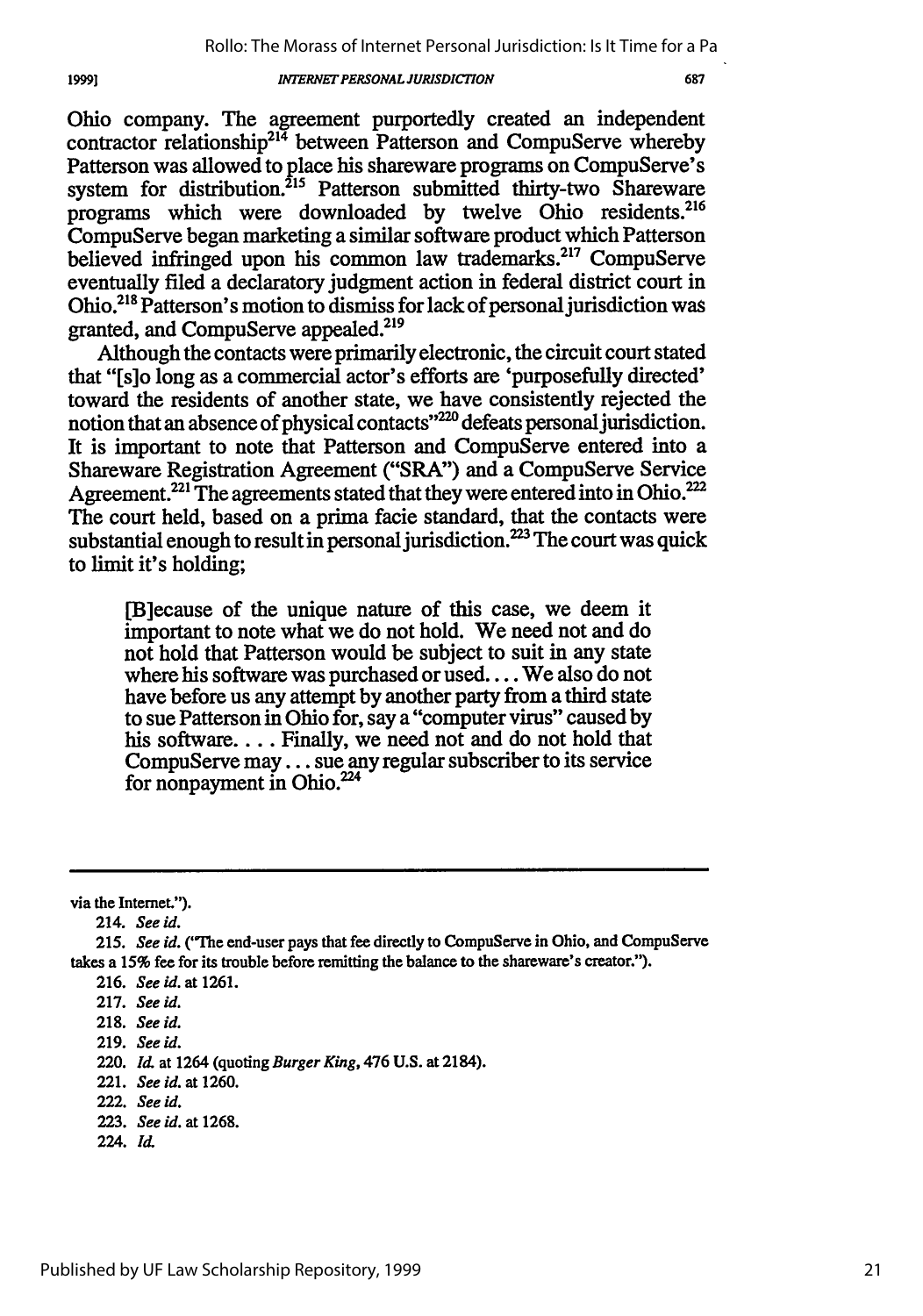**[Vol. 5 1**

The determinative issue $^{225}$  for the court was the nature of the electronic contracts and electronic course of dealings. The district court relied upon *Health Communications, Inc. v. Mariner* to characterize the nature of the contact between Patterson and CompuServe, finding the relationship was "marked by a 'minimal course of dealing,' [and] was insufficient to satisfy the purposeful availment test."<sup>226</sup> The Court of Appeals differentiated *Health Communications*<sup>227</sup> however, and relied upon *Burger King*<sup>228</sup> to uphold personal jurisdiction.<sup>229</sup> This was a simple contract case<sup>230</sup> for the Court of Appeals. Patterson purposefully availed himself of doing business in Ohio by signing the SRA contract. He then "perpetuated the relationship with CompuServe via repeated communications with its system in Ohio."'23' The purposeful availment criteria was satisfied by Patterson signing the contract and not the subsequent electronic communications. Thus, one could read *CompuServe* as standing for the proposition that electronic contracts are contracts and should be treated as such.

*Bensusan Restaurant Corp. v. King*<sup>232</sup> involved the famous Blue Note jazz club, located in New York City. $33^{37}$ The defendant, King, owned a jazz club in Missouri, also named "The Blue Note."<sup>234</sup> King posted a general access Web site<sup>235</sup> on the Internet containing general and ticketing information about the Blue Note club (in Missouri).<sup>236</sup> The ticketing information contained "the names and addresses of ticket outlets in Columbia and a telephone number for charge-by-phone ticket orders, which are available for pick-up on the night of the show." $237$  Bensusan's complaint included allegations that King's Web site infringed upon their trademark "The Blue Note" (in New York).<sup>238</sup> The court viewed the issue as "whether the existence of a site on the World Wide Web... without anything more, [was] sufficient to vest [the New York Court] with personal jurisdiction over [King]."<sup>239</sup>

229. *See id.*

**231.** Id.

- 233. *See id.* at 297.
- 234. *Id.*

236. *See id.*

239. *Id.*

<sup>225.</sup> *See id.* at 1264.

<sup>226.</sup> *Id.* (quoting 860 F.2d 460 (D.C. Cir. 1988)).-

<sup>227.</sup> *See id.*

<sup>228.</sup> *See id.* (explaining *Burger King* in the parenthetical).

<sup>230.</sup> *See id.*

**<sup>232. 937</sup>** F. Supp. **295** (S.D.N.Y. 1996).

<sup>235.</sup> *See id.* ('he Web site is a general access site, which means that it requires no authentication or access code for entry, and is accessible to anyone around the world who has access to the Internet.").

<sup>237.</sup> *Id.* at 298.

<sup>238.</sup> *See id.*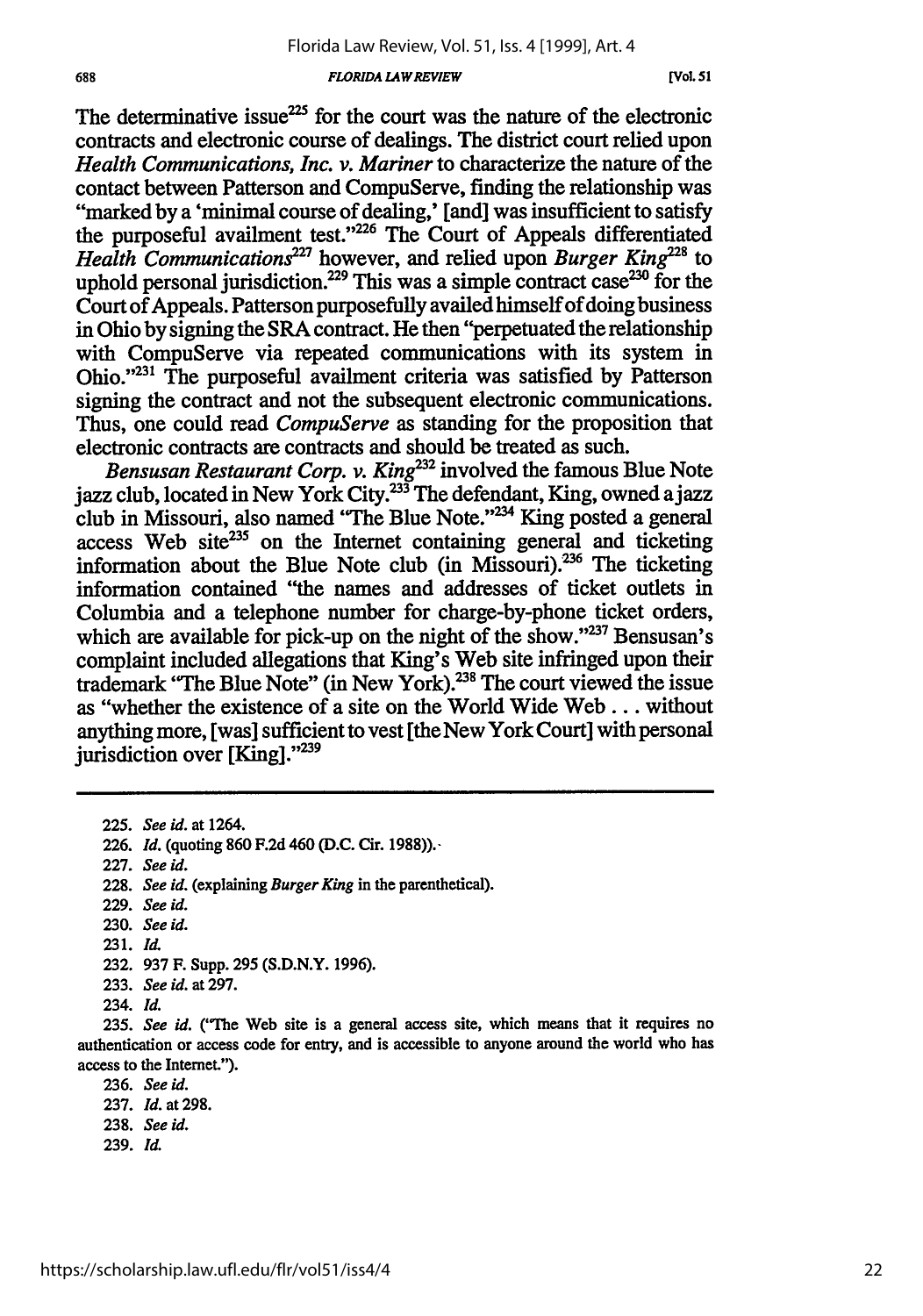Although the holding was based upon New York's long arm statute,<sup>240</sup> the court stated that upholding personal jurisdiction would violate the Due Process clause.<sup>241</sup> Although the result in *Bensusan* is different than that in *CompuServe,* the district court distinguished the two cases factually.<sup>242</sup> The court stated that unlike *Bensusan, CompuServe* involved a defendant who: **1)** specifically targeted the forum state, 2) contractually arranged to sell goods in the state, 3) advertised in the forum state, and 4) repeatedly sent software into the forum state.<sup>243</sup> The court in *Bensusan* applied a three factor test:<sup>244</sup> 1) whether there was purposeful availment by King,<sup>245</sup> 2) whether King should have reasonably anticipated being haled into court in New York based on his contacts with New York, <sup>246</sup> and 3) "whether [King] carries on a continuous and systematic part of its general business within the forum state." $247$  The court reasoned that creating a Web site is analogous to placing a product into the stream of commerce.<sup> $248$ </sup> Adopting *theAsahi* plurality approach, the court stated that even though the Web site has potentially world-wide effects, King did not purposefully avail himself of New York law by merely creating a Web site.<sup>249</sup>

Although most cases follow arguments growing out of the *Asahi* decision, other courts have proposed different tests for determining personal jurisdiction based on Internet contacts. The Zippo Manufacturing Company (Manufacturer), located in Pennsylvania, makes "Zippo" tobacco lighters.<sup>250</sup> Zippo Dot Com (Dot Com), located in California, operates an Internet Web site and has the exclusive right to use the Internet domain names "ZIPPO.COM," "ZIPPO.NET," and "ZIPPO.NEWS."<sup>251</sup> The right to use an Internet domain name was based upon registration of the name with Network Solutions.<sup>252</sup> Dot Com's Web site contained advertisements and provides news services for a fee. $253$  Users wishing to purchase the Internet news service fill out an electronic application which includes their

- 242. *See id.*
- 243. *See id.*
- 244. *See id.*

*246. See Bensusan,* 937 F. Supp. at 301; *see also World Wide Volkswagen,* 444 **U.S.** at 286.

250. *See* Zippo Mfg. Co. v. Zippo Dot Corn, Inc., **952** F. Supp. 1119, 1121 (W.D. Pa. 1997). 251. *See id.*

**252. See id.** at 1121 n.3 (Network Solutions "contracted with the National Science Foundation to provide registration services for Internet domain names. Once a domain name is registered to one user, it may not be used by another.").

253. *See id.*

19991

<sup>240.</sup> *See id.* at 298-99.

<sup>241.</sup> *See id. at 300.*

*<sup>245.</sup> See id.* at 300-01; *see also Hanson,* 357 **U.S.** at 250-51.

<sup>247.</sup> *Bensusan,* 937 F. Supp. at 301.

<sup>248.</sup> *See id.*

<sup>249.</sup> *See id.*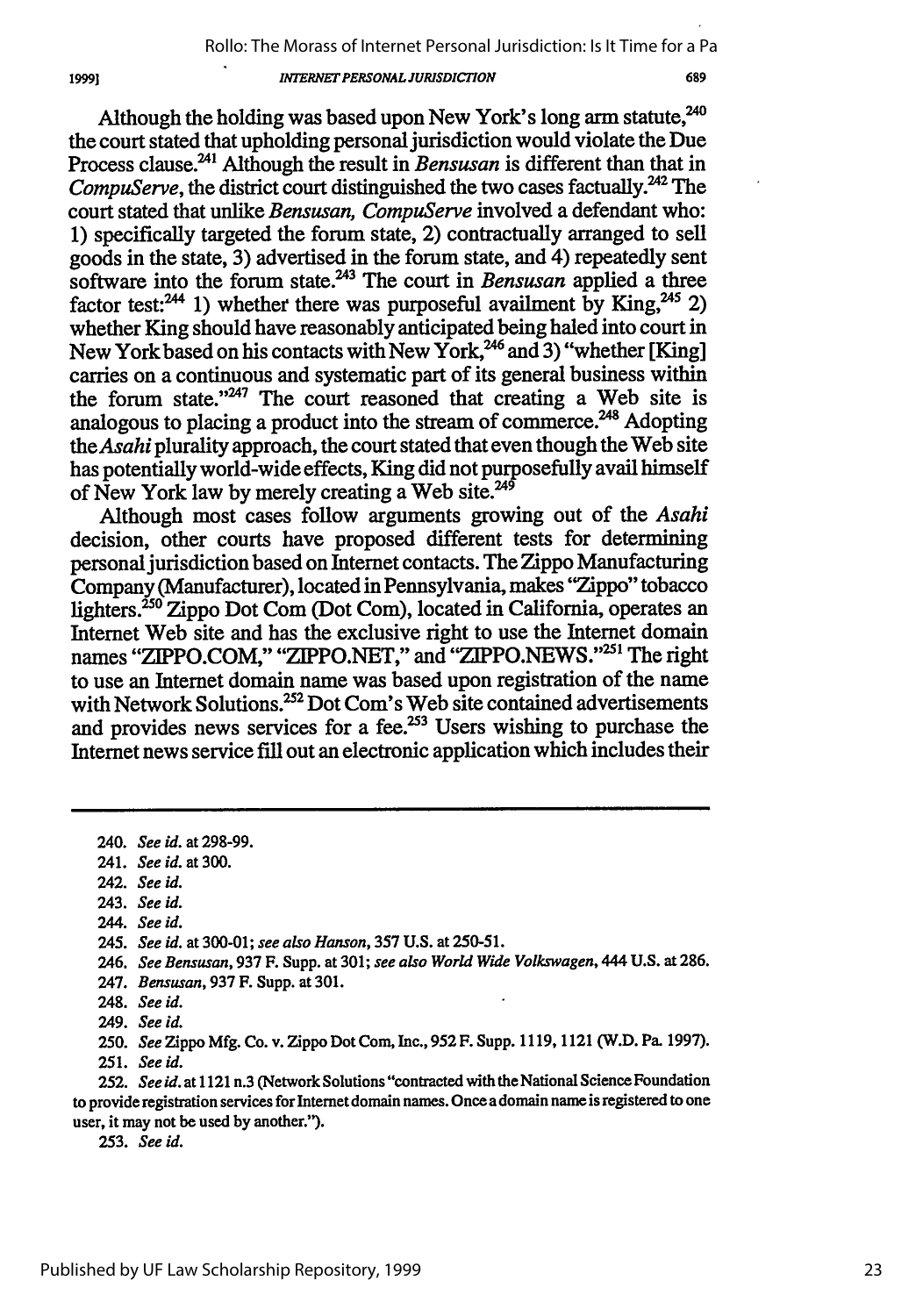address.<sup>254</sup> The payments are then made either via the Internet or by telephone.<sup>255</sup> Manufacturer sued Dot Com alleging trademark dilution, infringement, and false designation, among other state law counts.<sup>256</sup> The United States District Court in Pennsylvania first reviewed the development of personal jurisdiction, then summarized that the above cases can be viewed as creating a continuum upon which all Internet personal jurisdiction cases should be placed.<sup>257</sup> At one end of the spectrum are cases such as *CompuServe,* in which the defendant has contractual relations with individuals within the forum that involve substantial computer contacts.<sup>258</sup> At the other end of the spectrum are individuals who merely provide information on Web sites that are accessible to all, such as in *Bensusan*.<sup>259</sup> The gray area in the middle contains interactive Web sites that allow two-way exchange of information.<sup>260</sup> When dealing with this gray area, the case should be analyzed using a two factor test: **1)** the level of interactivity of the site, and 2) the commercial nature of the **site.261** The court limited application of the test **by** dividing the above spectrum into three categories: **1)** "Internet Advertising" cases such as *Inset* and *Bensusan,262* 2) "Interactivity" cases such as *Maritz, Inc. v. CyberGol, Inc. <sup>263</sup>*and *Granite Gate Resorts, <sup>264</sup>*and **3)** "Doing Business over the

**258.** *See id.* ("At one end of the spectrum are situations where a defendant clearly does business over the Internet. If the defendant enters into contacts with residents of a foreign jurisdiction that involve the knowing and repeated transmission of computer files over the Internet  $\ldots$ .").

259. *See* id. ("Apassive Web site that does little more than makeinformation availableto those who are interested in it is no grounds for the exercise of personal jurisdiction.").

*260. See id.*

261. *See id.* ("[O]ur review of the available cases and materials reveals that the likelihood that personal jurisdiction can be constitutionally exercised is directly proportionate to the nature and quality of commercial activity that an entity conducts over the Interet.").

**262.** *See generally* Inset Sys. v. Instruction Set, 937 F. Supp. 161 (D. Conn. 1996); Bensusan Restaurant Co. v. King, 937 F. Supp. **295** (S.D.N.Y. 1996).

263. 947 F. Supp. **1328 (E.D.** *Mo.* 1996); *see also 7ippo,* **952** F. Supp. at 1124-25 ('The defendant had put up a Web site as a promotion for its upcoming Internet service. The service consisted of assigning users an electronic mailbox and then forwarding advertisements for products and services that matched the users' interests to those electronic mailboxes .... The court reasoned that the defendant's conduct amounted to 'active solicitations' and 'promotional activities' designed to 'develop a mailing list of Internet users' and that the defendant 'indiscriminately responded **to every user' who accessed** the site.").

264. **1996 WL 7674361 (D.** Minn. **1996).**

<sup>254.</sup> *See id.*

<sup>255.</sup> *See id.*

<sup>256.</sup> *See id.* at 1121.

**<sup>257.</sup>** *See id.* at 1124 ("[O]ur review of the available cases and materials reveals that the likelihood that personal jurisdiction can be constitutionally exercised is directly proportionate to the nature and quality of commercial activity that an entity conducts over the Internet. This sliding scale is consistent with well developed personal jurisdiction principles.").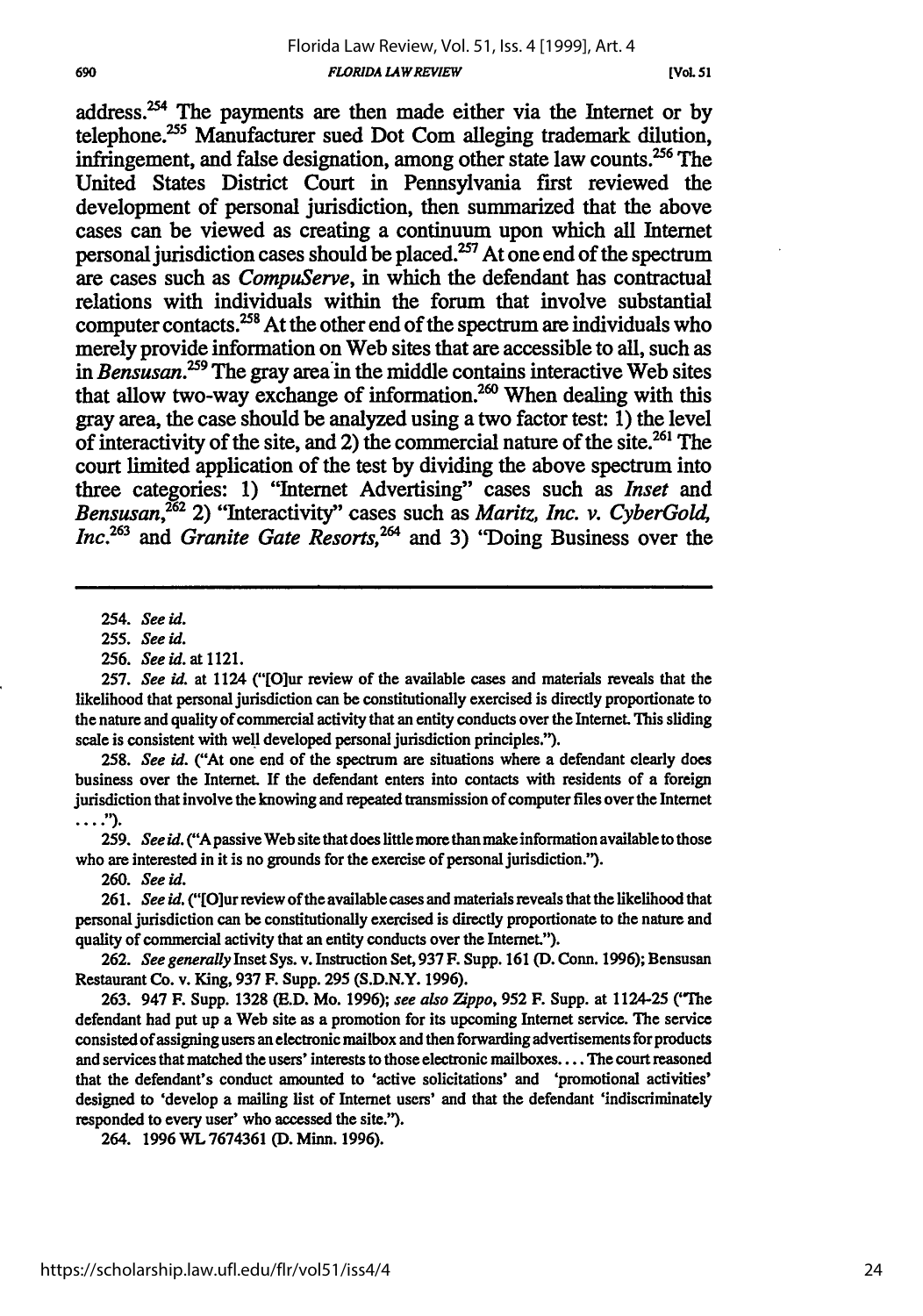691

Internet" cases such as *CompuServe.265 In Zippo,* the court found that Dot Com was conducting business in Pennsylvania and, thus, personal jurisdiction was supported, but the decision was based upon the sale of 3,000 passwords to subscribers in Pennsylvania, and **7** contracts with Internet access providers in Pennsylvania.<sup>266</sup> Dot Com argued that the contacts in Pennsylvania were initiated **by** Pennsylvanians who contacted Dot Com's Web site, and thus the contacts were "'fortuitous' within the meaning of World Wide Volkswagen."<sup>267</sup> The court disagreed because Dot Com "repeatedly and consciously chose to process Pennsylvania resident's applications and to assign them passwords. Dot **Corn** knew that the result of these contracts would be the transmission of electronic messages into Pennsylvania."<sup>268</sup> The knowledge that the applicants were from Pennsylvania gave Dot Com clear notice that it was going to be subject to suit in Pennsylvania.<sup>269</sup> The court's reasoning begs the question: if Dot Com's electronic application did not ask for the applicant's address, would the court then conclude that Dot Com did not have notice that they were going to be subject to suit in Pennsylvania? Does willful blindness deprive Pennsylvania of personal jurisdiction? The answer is not forthcoming.

# 1. The Additional Conduct Test

*In Bensusan,* the defendant placed a Web site on the Internet that contained general information about a jazz club in New York.<sup>270</sup> The site was not interactive.<sup>271</sup> The court stated that "the mere fact that a person can gain information on the allegedly infringing product is not the equivalent of a person advertising, promoting, selling or otherwise making an effort to target its product in New York."272 The court cited the *Asahi* plurality to support the statement that "[c]reating a site, like placing a product into the stream of commerce, may be felt nationwide-or even worldwide-but, without more, it is not an act purposefully directed toward the forum state."<sup>273</sup> To adopt this approach would be to treat the World Wide Web as the courts have traditionally treated any other communication device. Just because the World Wide Web is more efficient and inexpensive than a telephone or radio or television does not mean that it is different. Or does it?

- **265.** *See Zippo,* **952** F. Supp. at 1125.
- 266. *Id.* at 1126.
- **267.** *See id.*
- 268. *lit*
- 269. *See id.*
- 270. *See Bensusan,* 937 F. Supp. at 297.
- 271. *See id.*
- 272. *Id.* at 299.
- 273. *Id.* at 301.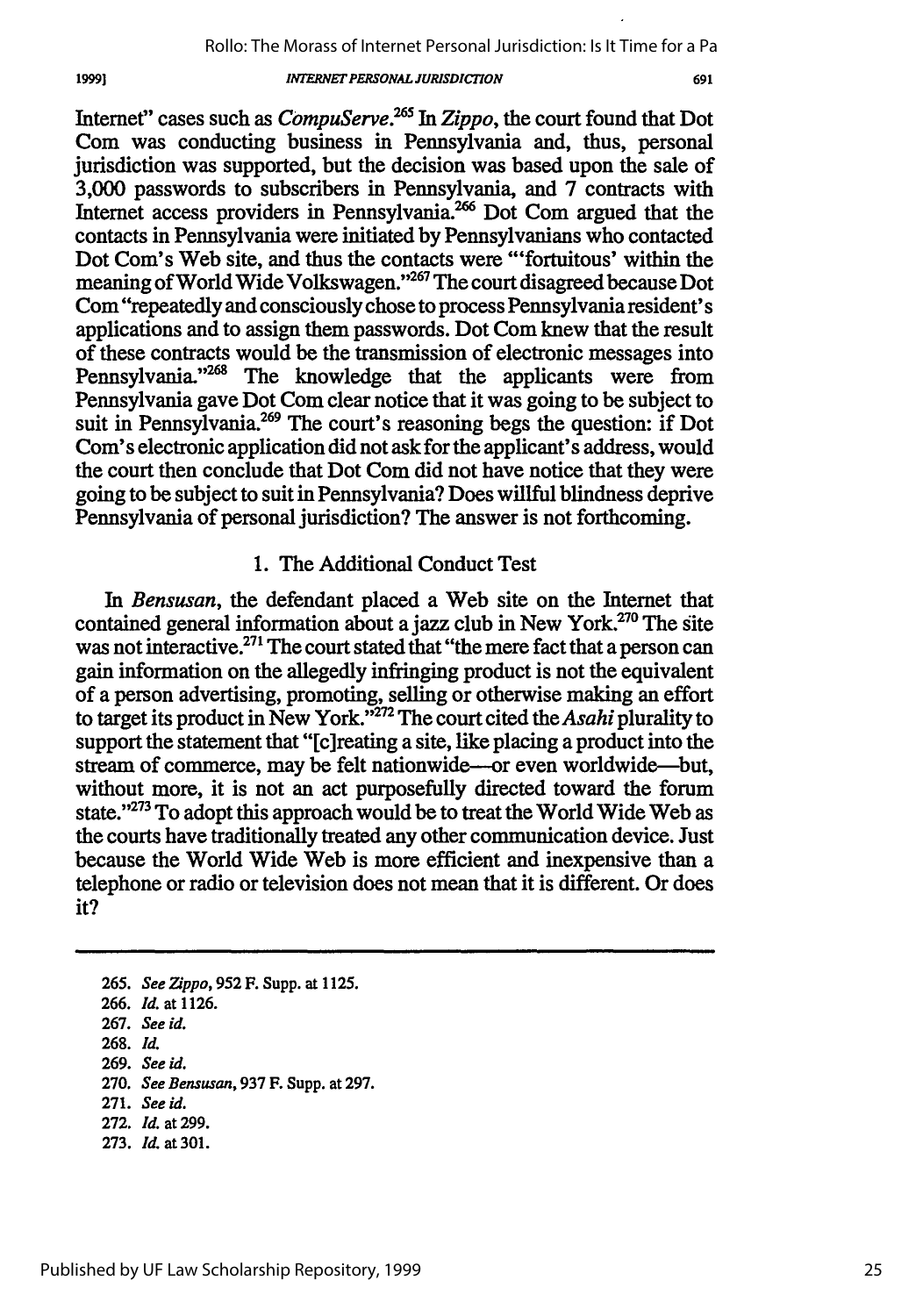*FLORIDA LAWREVIEW 692* **[VOL. 51**

# 2. The Two-Factor *Zippo* Test

**A** more flexible approach was adopted in *Zippo.* The court considered the level of interactivity of the site and the commercial nature of the site. $274$ The court cited three journal articles<sup> $275$ </sup> as support for the two factor test. The *Zippo* opinion seems to adopt the personal jurisdiction test for advertising pronounced in Richard Zembek's article *Jurisdiction and the Internet: Fundamental Fairness in the Networked World of Cyberspace.276* Zembek's article proposes:

[W]here an advertiser's promotional activity in the forum state... entails no physical presence of the advertiser..., the issue of whether the advertisement in the forum constitutes minimum contacts remains unanswered. These jurisdictional questions are resolved based upon the quality of the advertising contact in relation to the cause of action.... [Ilt is important to note that courts have paid particular heed to the volume of business carried on in the forum by the non-resident. Where, however, an advertising activity is combined with a substantial sale in the forum state, a forum may constitutionally assert specific jurisdiction over a non-resident defendant.<sup>2</sup>

The largest benefit of the Zippo test is that it is very flexible. The simple analogy is that a commercial Web site is an advertisement and should be treated as such. This approach adopts the highway theory of the Internet. The individual that contacts a Web site is traveling to the site. Interactive Web sites send responses to the user. When they do, they are traveling to the user's site (forum state). The more interactive the Web site, the more the Web site contacts a forum state. Therefore, the more substantial the contact and the more likely that a minimum contact exists.

<sup>274.</sup> *Zippo,* **952** F. Supp. at 1124 ('[O]ur review of the available cases and materials reveals that the likelihood that personal jurisdiction can be constitutionally exercised is directly proportionate to the nature an quality of commercial activity that an entity conducts over the Internet.").

**<sup>275.</sup>** *See id.* at 1124 n.5 (citing Robert A. Bourque & Kerry L. Konrad, *Avoiding Jurisdiction Based on Internet Web Site,* N.Y.L.J. (Dec. 10, 1996); David Bender, *Emerging Personal Jurisdiction Issues on the Internet,* 453 PLI/Pat 7 (1996); Richard **S.** Zembek, Comment, *Jurisdiction and the Internet: Fundamental Fairness in the Networked World of Cyberspace, 6* **ALB. L.J.** Sci. & **TEcH.** 339 (1996)).

<sup>276.</sup> Zembek, *supra* note 275, at 339.

<sup>277.</sup> *Id.* at 368-69 (citations omitted).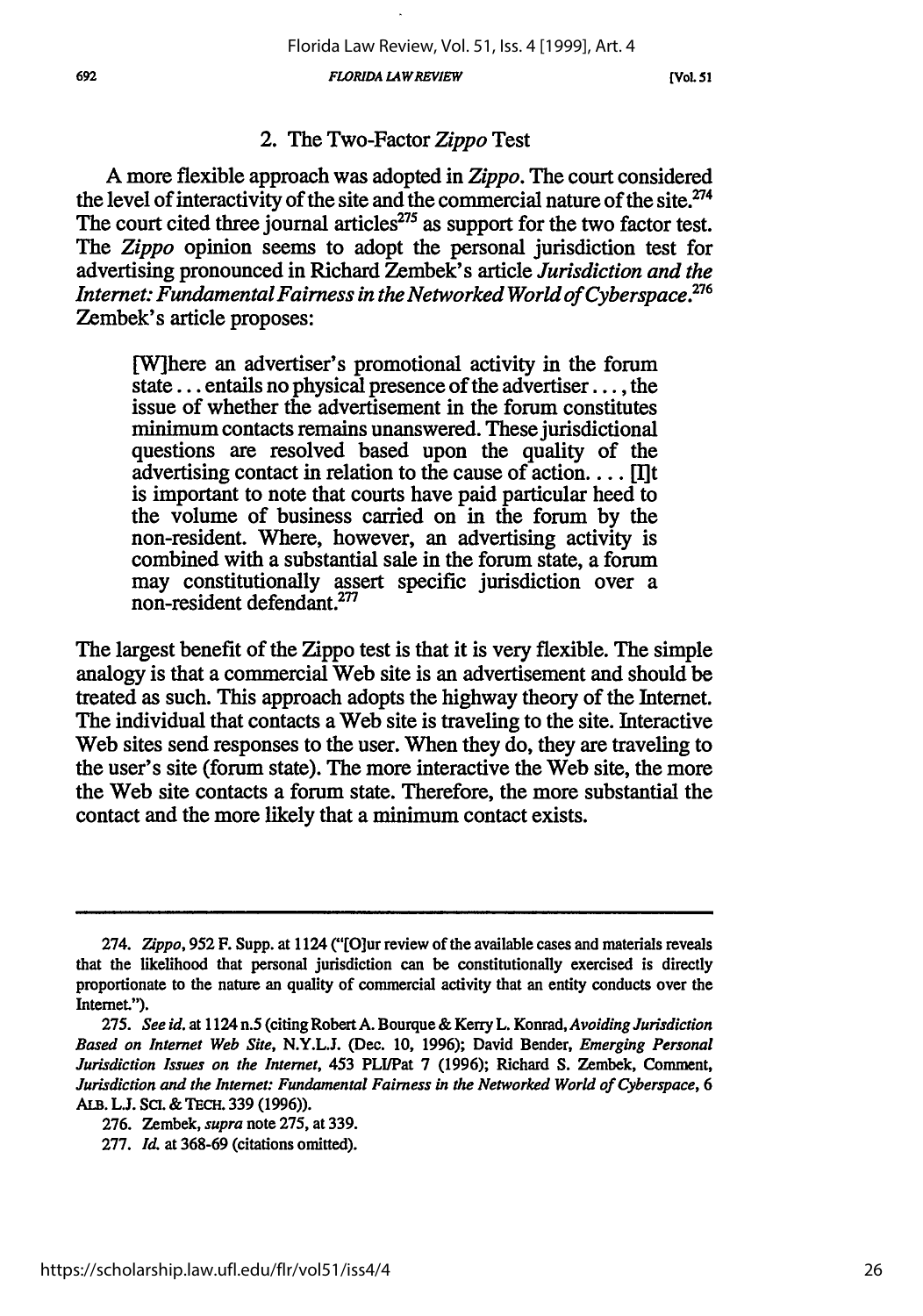Physical boundaries typically have framed legal boundaries, in effect creating signposts that warn that we will be required after crossing to abide by different rules. To impose traditional territorial concepts on the commercial uses of the Internet has dramatic implications, opening the Web user up to inconsistent regulations throughout fifty states, indeed, throughout the globe. $278$ 

# *C. The Cyberspace Model*

The Cyberspace approach is the narrowest approach. Simply put, there is no physical presence associated with Internet contacts. All contacts exist in Cyberspace.<sup>279</sup> Thus, if a person in California contacts a Web site in New York, the contact does not occur in either New York or California. To date, no court has adopted the Cyberspace approach to the Internet. To do so would be to deprive all courts of jurisdiction over the Internet.

### **VI. CONCLUSION**

The Cyberspace model of the Internet seems the most appropriate but this reeks havoc on the traditional model of jurisdiction. Historically, courts have used physical location as a limitation on jurisdiction. Under the *Pennoyer* regime, states' powers were limited by their borders.<sup>280</sup> If you were within a state, then you were subject to the state's authority. The *Pennoyer* test for personal jurisdiction reigned for numerous years.<sup>281</sup> Eventually, the judicial system was forced to expand the states' power by granting personal jurisdiction based on minimum contacts within the state. The minimum contacts test, like the *Pennoyer* test before it, has reigned for numerous years. Now, the Internet creates a difficult problem for the judicial system. The Internet is a medium in which activities are not tied to a physical location.<sup>282</sup> To date, the judicial system has attempted to deal with the Internet under the historical minimum contacts test by assigning physical locations to Internet events. This seems a temporary cure.

A good example of the difficulty is aWeb page. Where is aWeb page? You could argue that a Web page is located on the computer where the

**<sup>278.</sup>** Digital Equip. Corp. v. Altavista Tech., Inc., **960** F. Supp. 456 **(D.** Mass. **1997).**

**<sup>279.</sup>** The term Cyberspace was first coined **by** William Gibson in Neuromancer. Cyberspace is "[a] consensual hallucination experienced daily by billions of legitimate operators, in every nation, by children being taught mathematical concepts.... A graphic representation of data abstracted from the banks of every computer in the human system." WILLIAM GIBSON, NEUROMANCER **51** (1984).

<sup>280.</sup> *See supra* note 9.

<sup>281.</sup> *Seesupra* note 12.

<sup>282.</sup> *See supra* note 2.